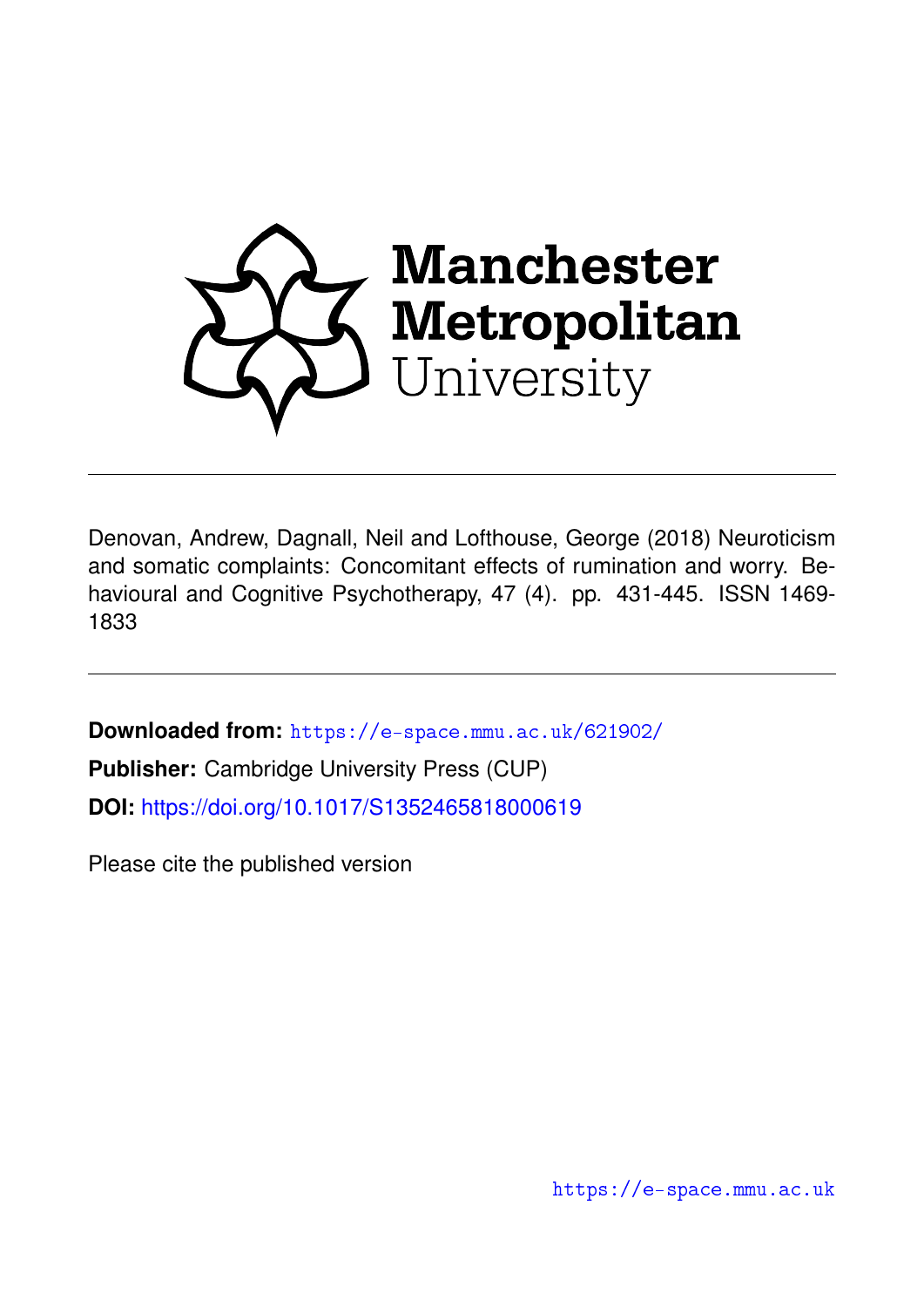**Title: Neuroticism and somatic complaints: Concomitant effects of rumination and worry**

# **Running head: Neuroticism and somatic complaints**

Authors: Andrew Denovan<sup>1\*</sup>, Neil Dagnall<sup>1</sup>, and George Lofthouse<sup>1</sup>

*<sup>1</sup>Department of Psychology, Manchester Metropolitan University, Manchester, UK*

\*Corresponding author: Andrew Denovan, Department of Psychology, Manchester Metropolitan University, Brooks Building, 53 Bonsall Street, Manchester, M15 6GX, UK Email: a.denovan@mmu.ac.uk Phone number: +44(0)161 247 2556

The final published version of this article is available at:

<https://doi.org/10.1017/S1352465818000619>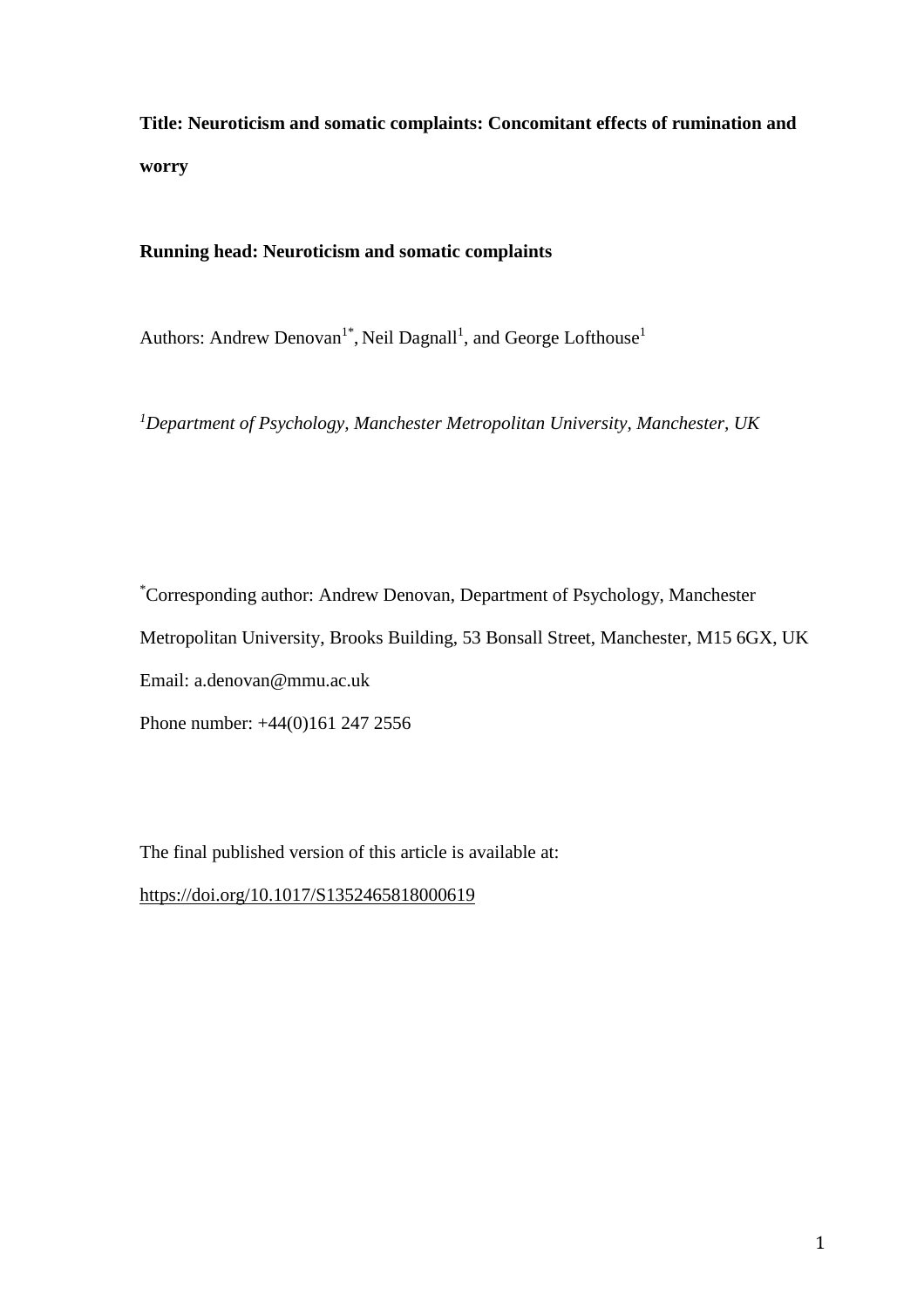### **Abstract**

*Background:* Neuroticism is associated with inflated somatic symptom reporting. Worry and rumination are a cognitive concomitant of neuroticism and potentially mediate the neuroticism-somatic complaint relationship. *Aims:* The present study examined the degree to which worry and rumination mediated the relationship between neuroticism and somatic complaints. *Method:* A sample of 170 volunteers, recruited via convenience sampling, took part. Participants completed a series of self-report measures comprising the Eysenck Personality Questionnaire Revised-Short Form, Penn State Worry Questionnaire, the Ruminative Response Scale and the Somatic Symptom Scale-8. *Results:* Analysis revealed significant positive correlations between neuroticism, rumination and worry. Neuroticism, rumination and worry also correlated positively with somatic complaints. Using structural equation modelling, a mediational model indicated that rumination fully mediated the relationship between neuroticism and somatic complaints. *Conclusions:* Findings are consistent with the symptom perception hypothesis and have implications for healthcare in terms of managing individuals who present with multiple somatic complaints. Future research would benefit from adopting a longitudinal approach to test how rumination interacts with neuroticism and somatic complaints over time.

Keywords: mediation analysis; neuroticism; rumination; somatic complaints; worry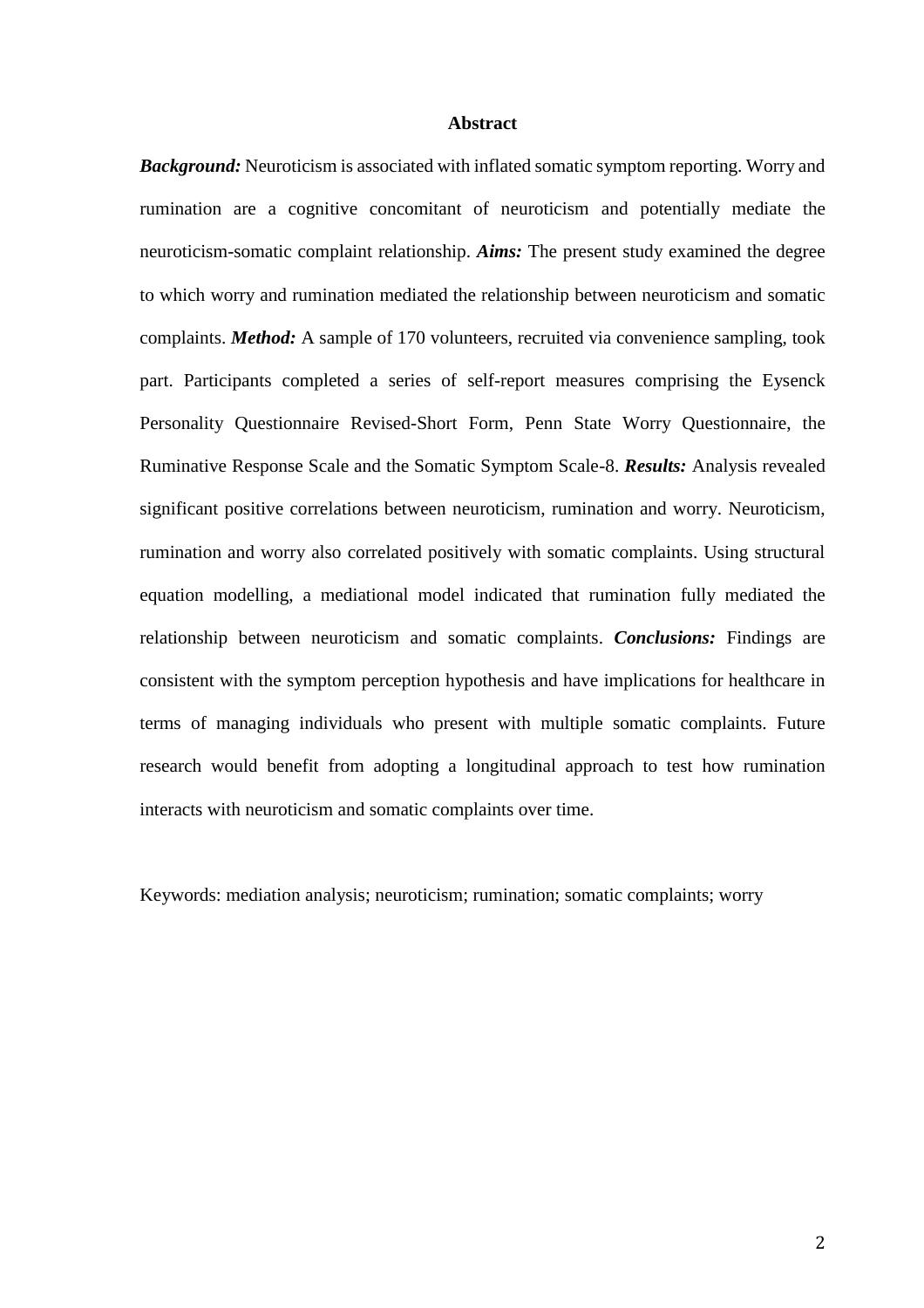### **Introduction**

Costa and McCrae (1987, p. 301) define neuroticism as 'a broad dimension of individual differences in the tendency to experience negative, distressing emotions and to possess associated behavioural and cognitive traits'. Consistent with this delineation neuroticism encompasses an array of negative traits (anger, hostility, sadness, irritability, vulnerability and self-consciousness) (Costa & McCrae, 1992). Concomitantly, research has established links between neuroticism, exaggerated negative and distressing emotionality, and the inclination to experience adverse life events (Magnus, Diener, Fujita, & Pavot, 1993).

From an information processing perspective, high neuroticism correlates with the perceived inability to manage demanding situations (Clark & Watson, 2008) and sensitivity to environmental threat (Barlow, Ellard, Sauer-Zavala, Bullis, & Carl, 2014). Indeed, several preceding studiesindicate that neuroticism influences perception of life events (Ozer & Benet-Martinez, 2006), and can have incapacitating consequences on thinking (Suls & Martin, 2005). In some cases this produces a 'neurotic cascade', where minor habitual problems become magnified (Hecht, 2013). Neurotic cascade refers to the notion that high neuroticism inclines individuals towards appraisal of events as harmful or threatening, and that ensuing negative affect carries over to contiguous experiences or thoughts, regardless of their valence (Ryckman & Lambert, 2015). In support of this supposition, Suls and Martin (2005) found that high (vs. low) neurotic individuals reported more daily problems, reacted with more severe emotions, experienced more residual emotion arising from previous events, and exhibited stronger reactions to recurring problems.

Over time, neurotic temperament can result in the accumulation of negative and damaging cognitions (i.e., thoughts, associations and memories), which can adversely affect somatic health (Neeleman, Sytema, & Wadsworth, 2002). Theorists have explained the relationship between neuroticism and somatic complaints using a range of models (Neeleman,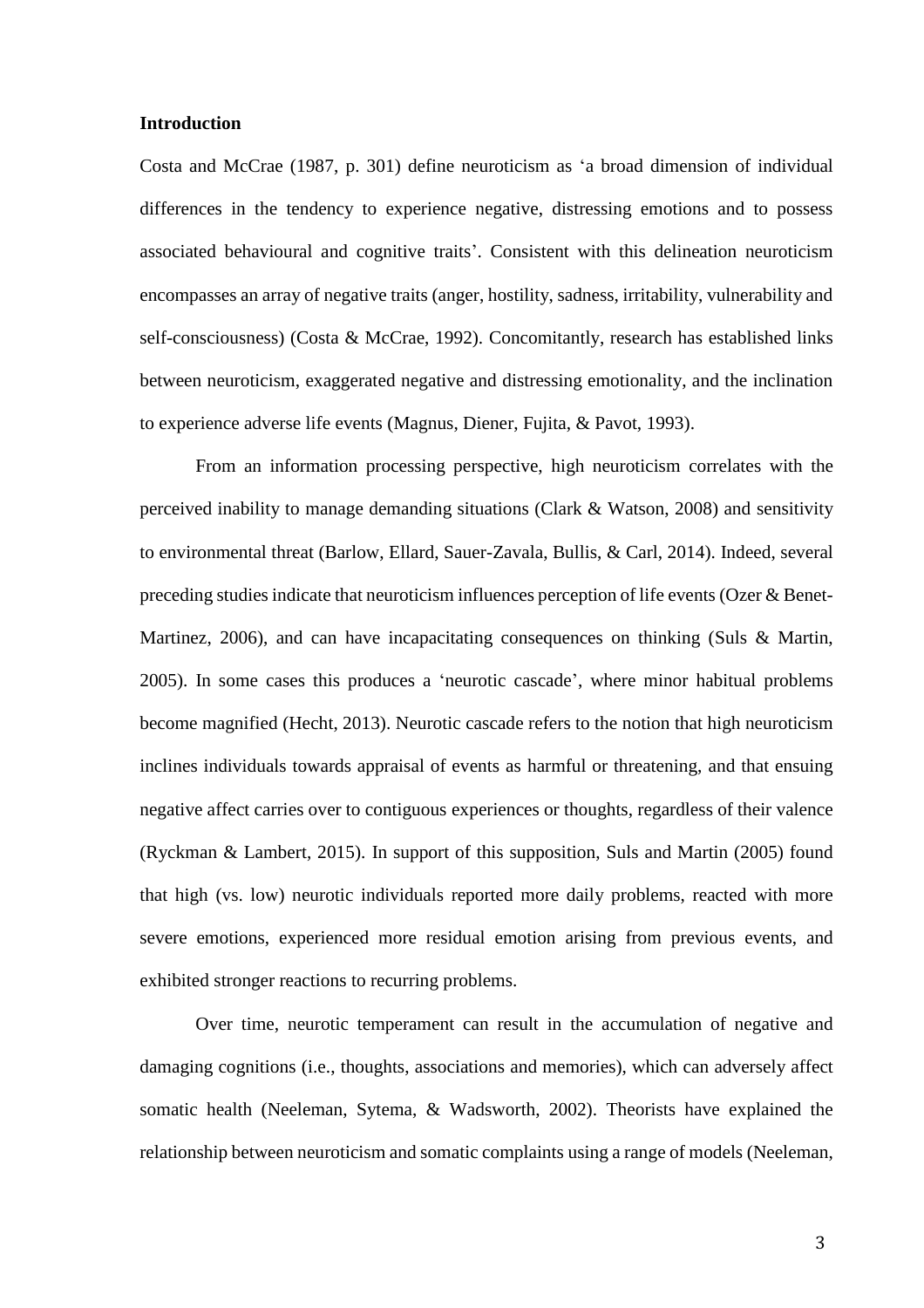Bijl, & Ormel, 2004). The symptom perception hypothesis (Costa & McCrae, 1987; Watson & Pennebaker, 1989) contends that high neuroticism increases perception of pain levels, which results in over reporting of physical grievances (Howren & Suls, 2011). This occurs because neurotic individuals possess an excessively sensitive behavioural inhibition system (BIS) (Pennebaker, 1982).

The BIS regulates negative affect and avoidance behaviour in response to threats or punishment (Steimer, 2002). Hence, neuroticism is associated with heightened perception of stimuli as threatening (Gray, 1982). Accordingly, when neurotic individuals feel physical pains or aches, increased apprehension places them in a mental state that intensifies their current physical grievance. Within a conceptual analysis, Cioffi (1991) postulated that this results in incorrect appraisal of concurrent bodily sensations arising from neuroticism as symptoms of disease or illness. Consistent with this perspective, Cohen et al. (1995) reported that individuals with higher (vs. lower) levels of neuroticism reported increased common cold symptoms.

This account is not universally accepted and alternative models exist. Notably, the disability and psychosomatic hypotheses (Watson & Pennebaker, 1989). The disability hypothesis proposes accumulated health problems lead to personality changes, including the development of higher trait negative affect. Hence, neuroticism is a by-product, rather than a cause of poor physical health. Instead, the psychosomatic hypothesis proposes that neurotic individuals share negative personality traits that render them vulnerable to health issues (e.g., migraines and neck pain) (Rosmalen, Neeleman, Gans, & de Jonge, 2007). This perspective advances that neuroticism is associated with susceptibility to somatic complaints (Claridge & Davis, 2001). Indeed, Johnson (2003) found that neurotic individuals reported somatic complaints associated with prolonged tense mood state (i.e., increased migraines, higher blood pressure and more instances of neck pains).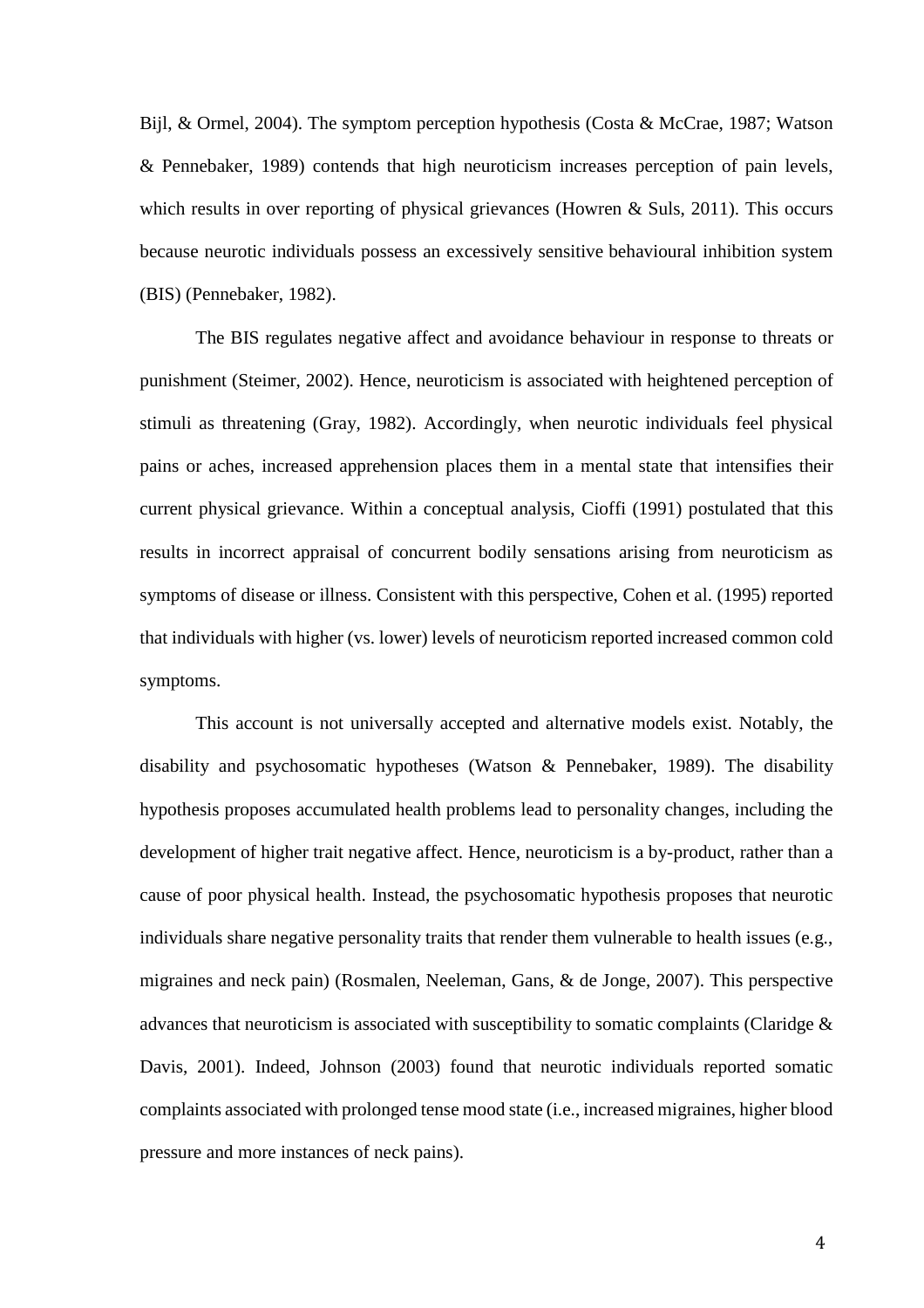A prominent feature of neuroticism is the occurrence of recurrent, negative thoughts. These are associated also with anxiety and depressive disorders (Muris, Roelofs, Rassin, Franken, & Mayer, 2005). Indeed, neuroticism correlates strongly with depressive and anxiety symptoms (Jylhä & Isometsä, 2006). Within anxiety, unproductive repetitive cognitions manifest as worry, specifically the expectation that future events will result in adverse outcomes (Borkovec, Robinson, Pruzinsky, & DePree, 1983). Contrastingly, in depression, repetitive negative thoughts manifest as rumination, which denotes the tendency to focus on the nature, cause and consequences of depressive symptoms (Nolen-Hoeksema, 1998). These conceptualizations indicate that worry and rumination are repetitive cognitive processes closely aligned to depressive and anxiety symptomology (Watkins, 2008). Correspondingly, research reports that worry and rumination relate strongly to a neurotic disposition (Lam, Smith, Checkley, Rijsdijk, & Sham, 2003).

In relation to the present study, Muris et al. (2005) examined relationships between neuroticism, rumination, worry, anxiety and depression. Following correlational analysis, Muris et al. (2005) observed that neuroticism, rumination and worry correlated. These factors related also to anxiety and depression. Pertinently, worry and rumination mediated the relationship between neuroticism and depression and anxiety. Specifically, neuroticism correlated with worry and rumination, which in turn were associated with anxiety and depression. It is important to note that although rumination and worry positively correlated, the relationship between the two constructs was only in the moderate to low range; the variables shared only approximately 10% variance. Moreover, previous factor analytical studies have found that worry and rumination items load on separate dimensions (Fresco, Frankel, Mennin, Turk, & Heimberg, 2002; Muris, Roelofs, Meesters, & Boomsma, 2004; Hoyer, Gloster, & Herzberg, 2009). Subsequent work supports this notion. Particularly, Hoyer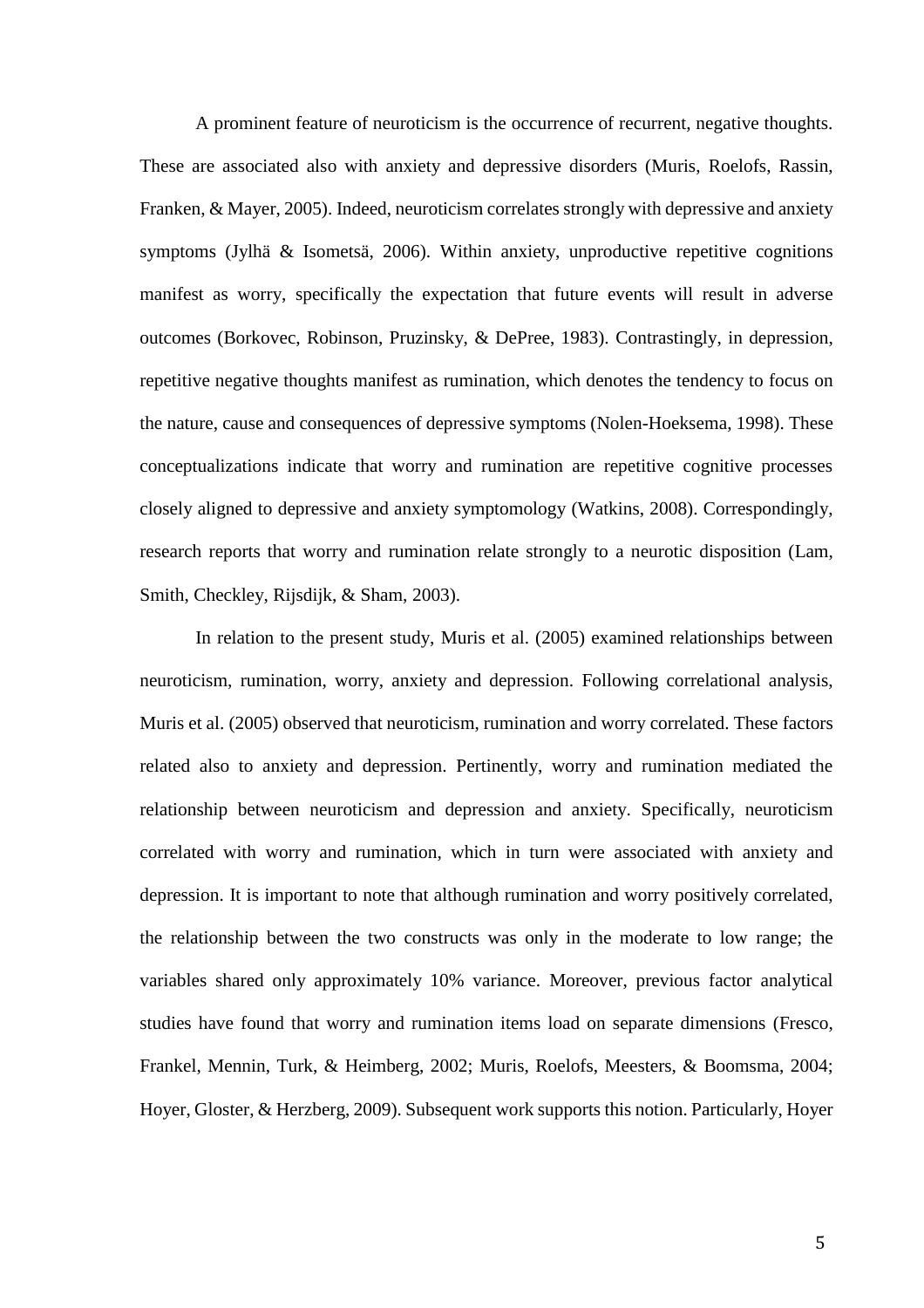et al. (2009) found that worry was more predictive of anxiety whereas rumination was a greater predictor of depression.

Generally, worry links to anxiety, especially generalized anxiety disorder, whereas rumination is associated with depression (Nolen-Hoeksema, 2000). The reasons why worry and rumination differ in this way is due to worry comprising a focus on potential negative future outcomes (Borkovec, Ray, & Stober, 1998), whereas rumination incorporates a focus on the past and/or present, and on negative symptoms (Segerstrom, Tsao, Alden, & Craske, 2000).

Research has linked rumination and worry with somatic complaints. Rumination relates to both perceived impairment in somatic health and genuine somatic distress. For example, rumination correlated with self-reported somatic complaints in Dutch and British children (Miers, Rieffe, Terwogt, Cowan, & Linden, 2007) and health anxiety among US college students (Marcus, Hughes, & Arnau, 2008). Additionally, Zoccola (2010) established associations between rumination and cortisol response, and Hogan and Linden (2004) found rumination negatively impacted blood pressure levels (resting and ambulatory). Worry is associated with various somatic complaints, including pain (Borkovec, 1994). Brosschot and van der Doef (2006) found worry to be associated prospectively with general somatic complaints (pain, dizziness, headache, etc.).

Building on previous work, the current study examined whether worry and rumination mediated the relationship between neuroticism and somatic complaints. Identification of the mechanisms that play a prominent role in the materialisation and/or the maintenance of this relationship has important clinical and health implications. Particularly, individuals with multiple somatic symptoms are an increasing health care problem, and currently represent approximately half of all primary care visits (Janca, Isaac, & Ventouras, 2006).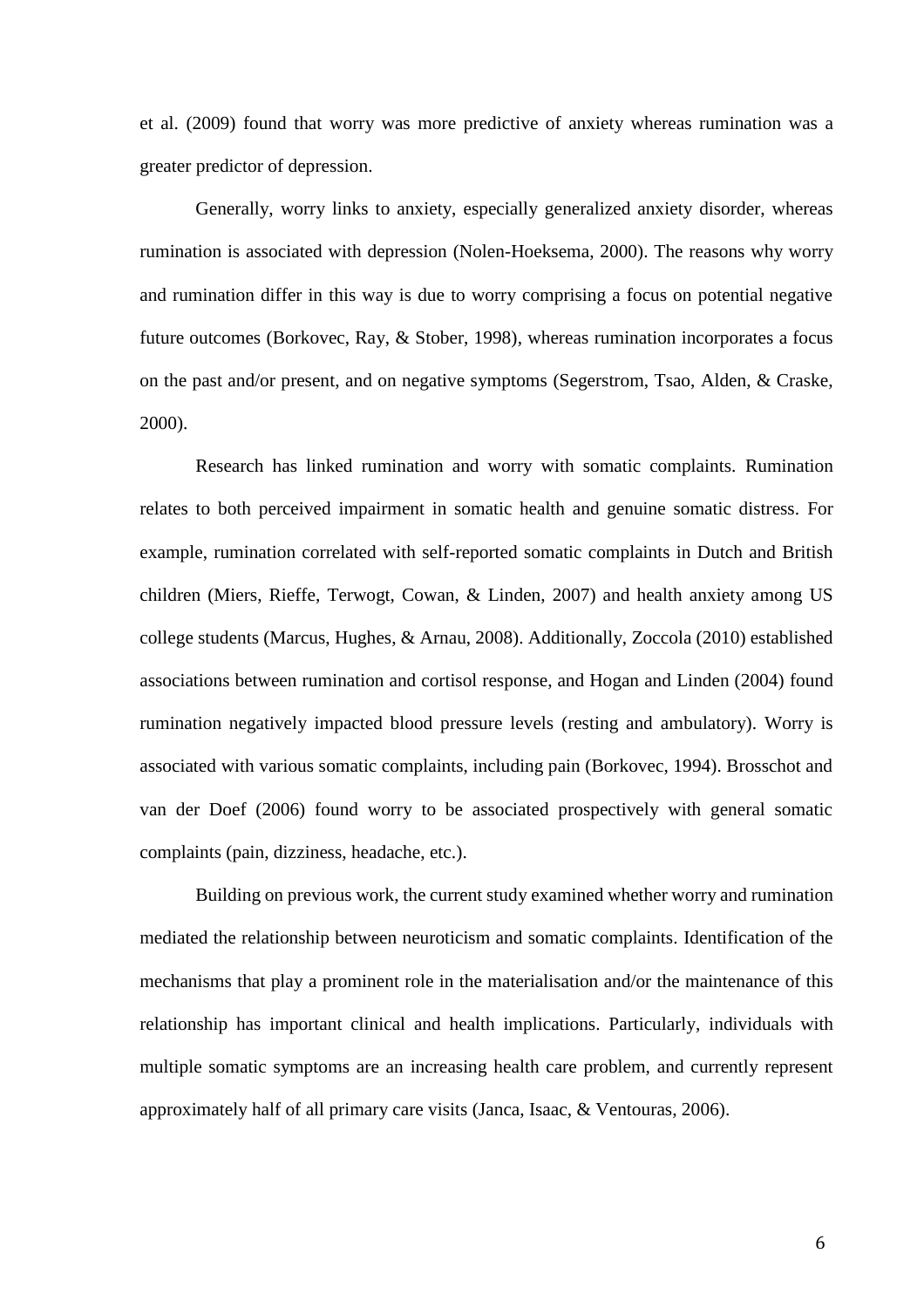In addition, somatic symptoms are a costly burden to healthcare systems in general, correlating positively with disability, healthcare use and sick leave (De Gucht & Maes, 2006). Primary care patients typically present with somatic complaints. In comparison to patients reporting minimal to no symptoms, individuals with greater levels of somatic symptoms use more inpatient and outpatient medical care and cost twice as much annually (Barsky, Orav, & Bates, 2005). Thus, it is important to increase cognisance of the factors that influence the tendency to report somatic symptoms. This will help to reduce false symptoms and increase awareness around the detection and treatment of genuine symptoms.

Furthermore, a lack of research has examined links between worry and general somatic complaints (Brosschot & van der Doef, 2006), and assessed rumination and worry as potential mediators between neuroticism and somatic complaints. An assessment of indirect effects in this relationship is important for healthcare implications because worry and rumination represent cognitive processes that are to an extent malleable (Danielsson, Harvey, MacDonald, Jansson-Fröjmark, & Linton, 2013; Jacobs et al., 2016). If found to mediate, these processes provide a modifiable focus to help lessen the burden on primary healthcare of individuals presenting with multiple somatic complaints.

### **Method**

### *Participants*

A convenience sample of 170 participants took part in the present study (64 males, 106 females). Sixty (35%) were undergraduate students. Mean age was 29.60 (*SD* = 13.80), with an age range of 18 to 72. Participant recruitment was via emails to university students/staff and local stakeholders (businesses, leisure and vocational/sports classes). The only exclusion criterion was age. Involvement discontinued if potential participants were younger than 18 years of age.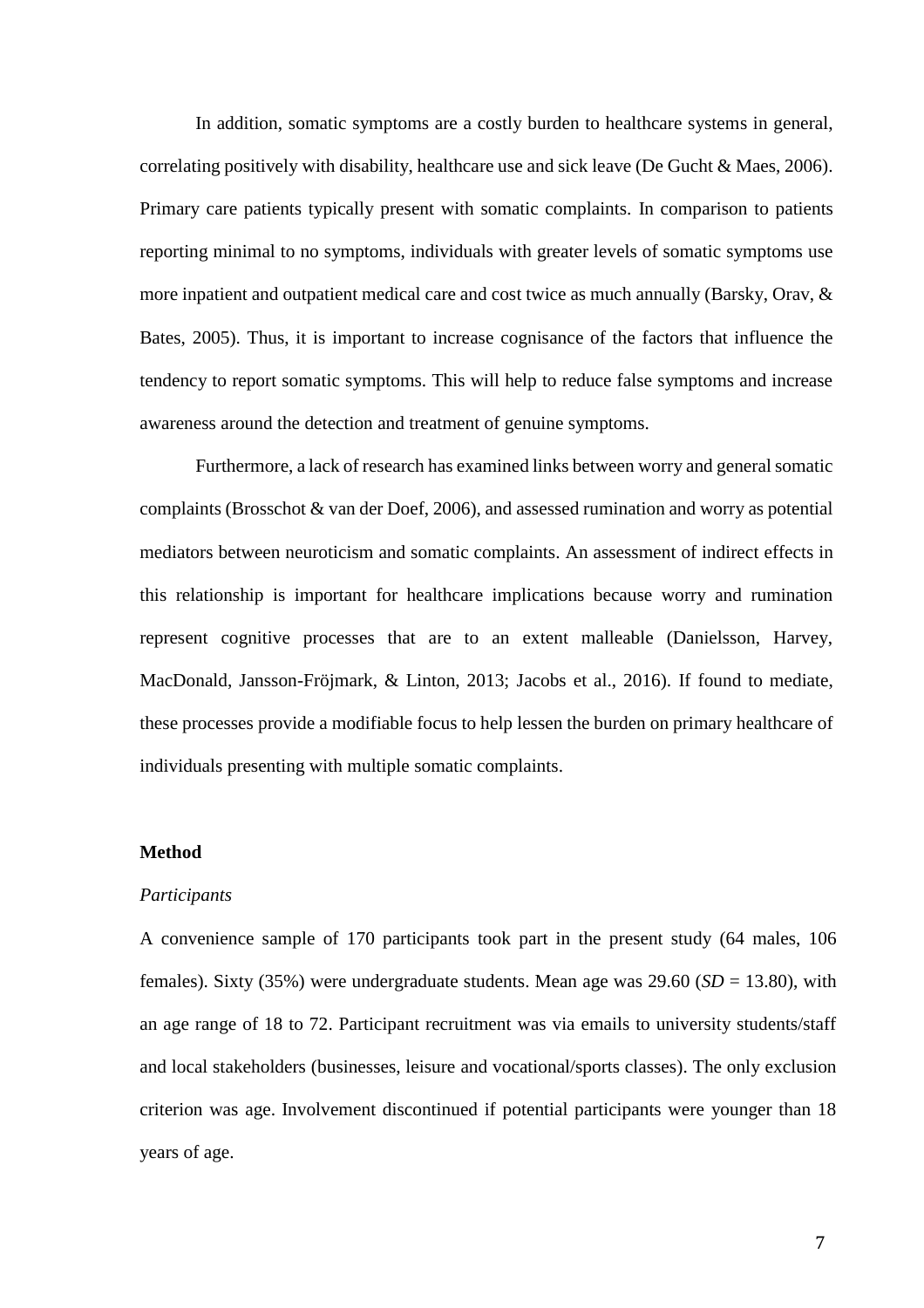# *Measures*

The neuroticism subscale of the Eysenck Personality Questionnaire Revised-Short Form assessed neuroticism (Eysenck, Eysenck, & Barrett, 1985). This comprised 12 dichotomous questions with a binary response, 'yes' or 'no'. Example items include, 'does your mood often go up and down?' (item 1), and 'are you an irritable person?' (item 3). Level of neuroticism and emotional instability increase as a function of score. The subscale possesses satisfactory internal consistency ( $\alpha = .77$ , Tiwari, Singh, & Singh, 2009). In this study internal reliability was good ( $\alpha = .80$ ).

The Penn State Worry Questionnaire (PSWQ; Meyer, Miller, Metzger, & Borkovec, 1990) measured trait-like worry, operationalized as the inclination to engage in extreme, generalized, and unmanageable worry. This consisted of 16 items with an accompanying fivepoint scale from 1 (not at all like me) to 5 (very much like me). Example items include, 'my worries overwhelm me' (item 2), and 'when I am under pressure I worry a lot' (item 6). The PSWQ possesses good reported internal reliability ( $\alpha = .93$ , Meyer et al., 1990). Internal reliability in the present study was excellent ( $\alpha = .91$ ).

The Ruminative Response Scale (RRS; Treynor, Gonzalez, & Nolen-Hoeksema, 2003) assessed trait-like rumination. This has 22 items, which consider ruminative coping responses in relation to a depressed mood state. Example items include, 'why can't I handle things better?' (item 16), and 'what am I doing to deserve this?' (item 5). The measure incorporates a four-point response scale, ranging from 1 (almost never) to 4 (almost always). The RRS has good reported internal consistency ( $\alpha = .90$ , McLaughlin & Nolen-Hoeksema, 2011). In this study, internal reliability was excellent ( $\alpha$  = .94).

The Somatic Symptom Scale-8 (SSS-8; Gierk et al., 2014) measured participants' vulnerability towards somatic complaints. Statements index the extent to which specific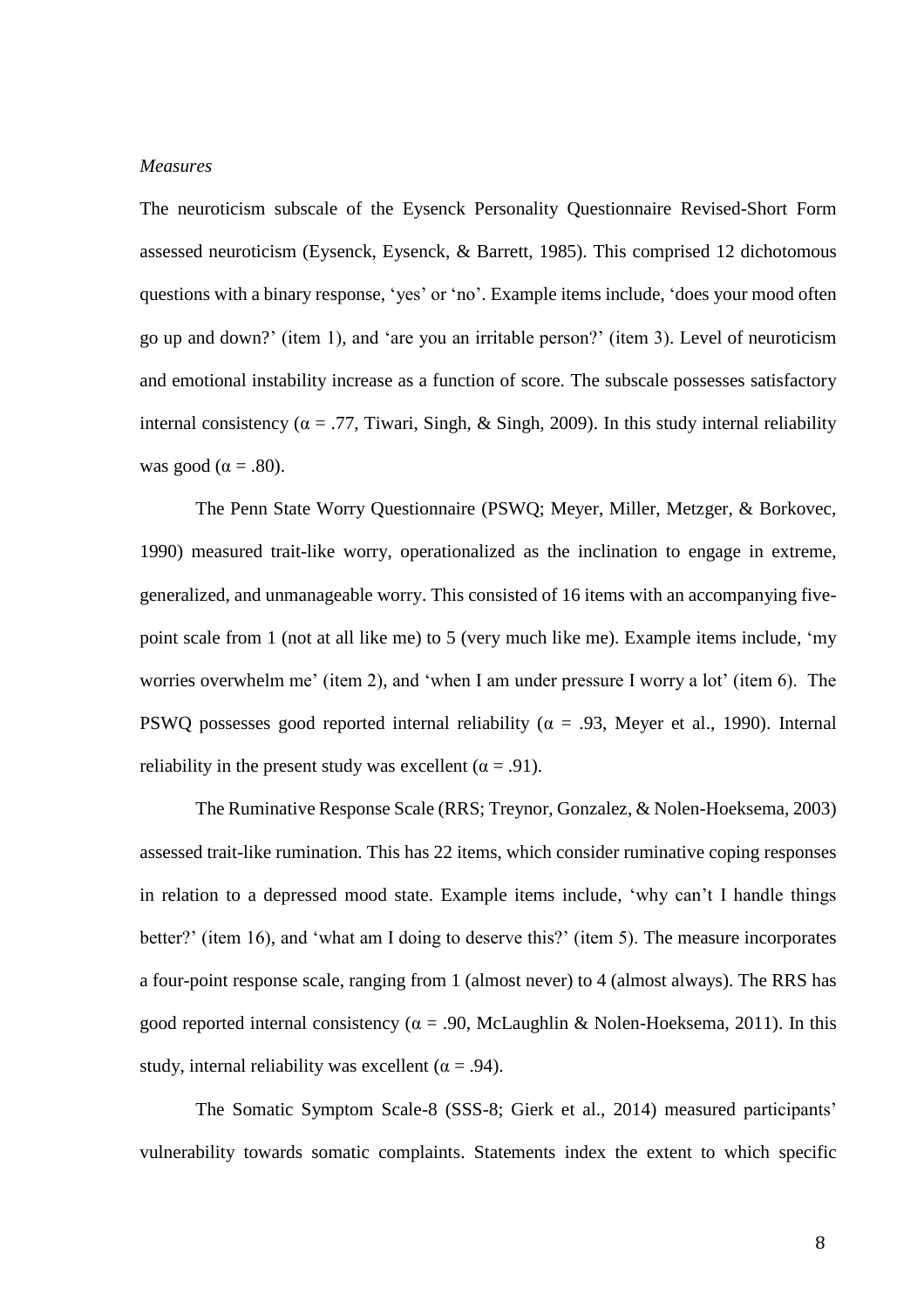somatic ailments have affected participants within the past seven days. The SSS-8 consists of 8-items assessed via a five-point scale, from 0 (not at all) to 4 (very much). Example ailments include, 'chest pain or shortness of breath' (item 5), and 'dizziness' (item 6). The scale possesses good alpha reliability ( $\alpha = .80$ , Gierk et al., 2014). Internal reliability in the current study was good ( $\alpha = .83$ ).

## *Procedure*

Prospective participants read the information sheet (detailing the study's purpose and participant rights) and provided informed consent before taking part. On completion of the survey, participants were debriefed. The order of questionnaires on the survey rotated across participants to prevent order effects. All aspects of the study followed the protocols and procedures outlined within the British Psychological Society ethical guidelines, and the University Ethics Committee approved the study prior to data collection.

## *Analysis Plan*

Analysis comprised two related phases. The first examined variable means, standard deviations and zero-order correlations. The second employed structural equation modelling (SEM) using AMOS 23. Consistent with Anderson and Gerbing (1988), the first stage of SEM analysis tested a measurement model depicting all latent variables (neuroticism, worry, rumination and somatic complaints) as covarying with one another. Item parceling within latent variables initially occurred to enhance the statistical power and degrees of freedom of models (Coffman & MacCallum, 2005). A further advantage of item parceling is that latent variables are more likely to be normally distributed and to satisfy the assumptions of the maximum likelihood method (Thompson & Melancon, 1996). Exploratory factor analysis (EFA) with oblique (promax) rotation tested items pertaining to each latent variable. Factor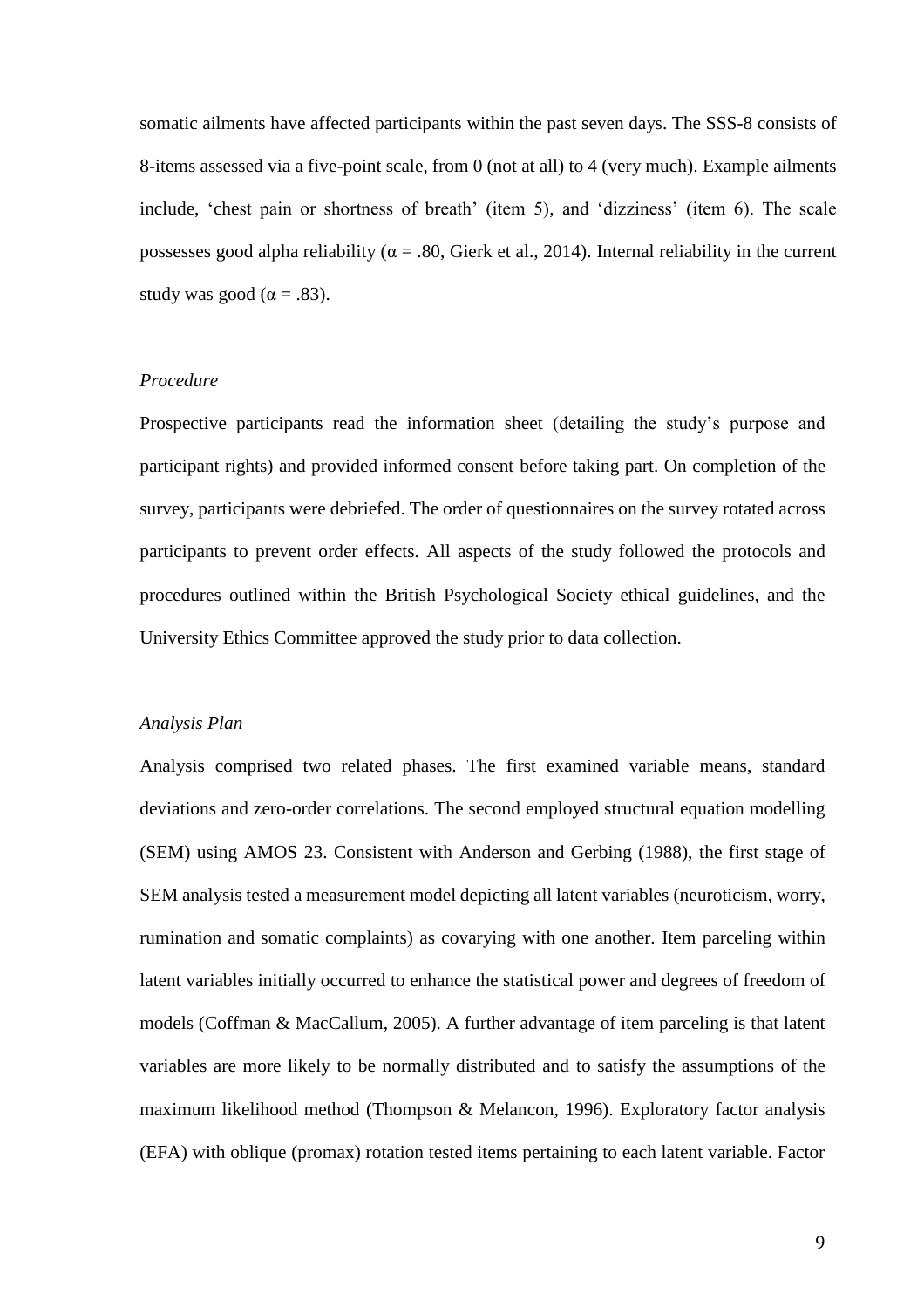loadings informed item to parcel allocation in descending order (Coffman & MacCallum, 2005). Comparison of item content with results from relevant research informed the identification of factor labels. The second stage of SEM analysis tested the fit of a mediation model that assumed neuroticism would have an indirect effect on somatic complaints via cognitive processes of rumination and worry.

Absolute (Standardized Root Mean Square Residual, SRMR and Root-Mean-Square Error of Approximation, RMSEA) and incremental indices (the Comparative Fit Index, CFI and the Incremental Fit Index, IFI) assessed model fit. Absolute indices indicate the degree to which a priori models fit sample data (Hooper, Coughlan, & Mullen, 2008), while incremental indices compare chi-square results with baseline models (Hooper et al., 2008).

According to Brown and Cudeck (1993), an acceptable model requires SRMR < .08, RMSEA < .08, CFI > .90 and IFI > .90. CFI and IFI values of .86 to .90, SRMR and RMSEA values of .08 to .10 indicate marginal fit (Nigg et al., 2009). The 90% confidence interval was included when reporting RMSEA. Bootstrapping estimates (resampled 5000 times using the bias-corrected percentile method to create 95% confidence intervals) tested indirect effects. Model comparison considered Akaike's Information Criterion (AIC) where relevant, with lower values supporting superior fit (Dagnall, Denovan, Drinkwater, Parker, & Clough, 2016).

#### **Results**

### *Descriptive statistics*

Prior to conducting the inferential tests, it was confirmed that data met the assumption of no multicollinearity for neuroticism (Tolerance = .49, *VIF* = 2.01), worry (Tolerance = .59, *VIF*  $= 1.69$ ) and rumination (Tolerance  $= .51$ , *VIF*  $= 1.75$ ). Furthermore, data met the assumption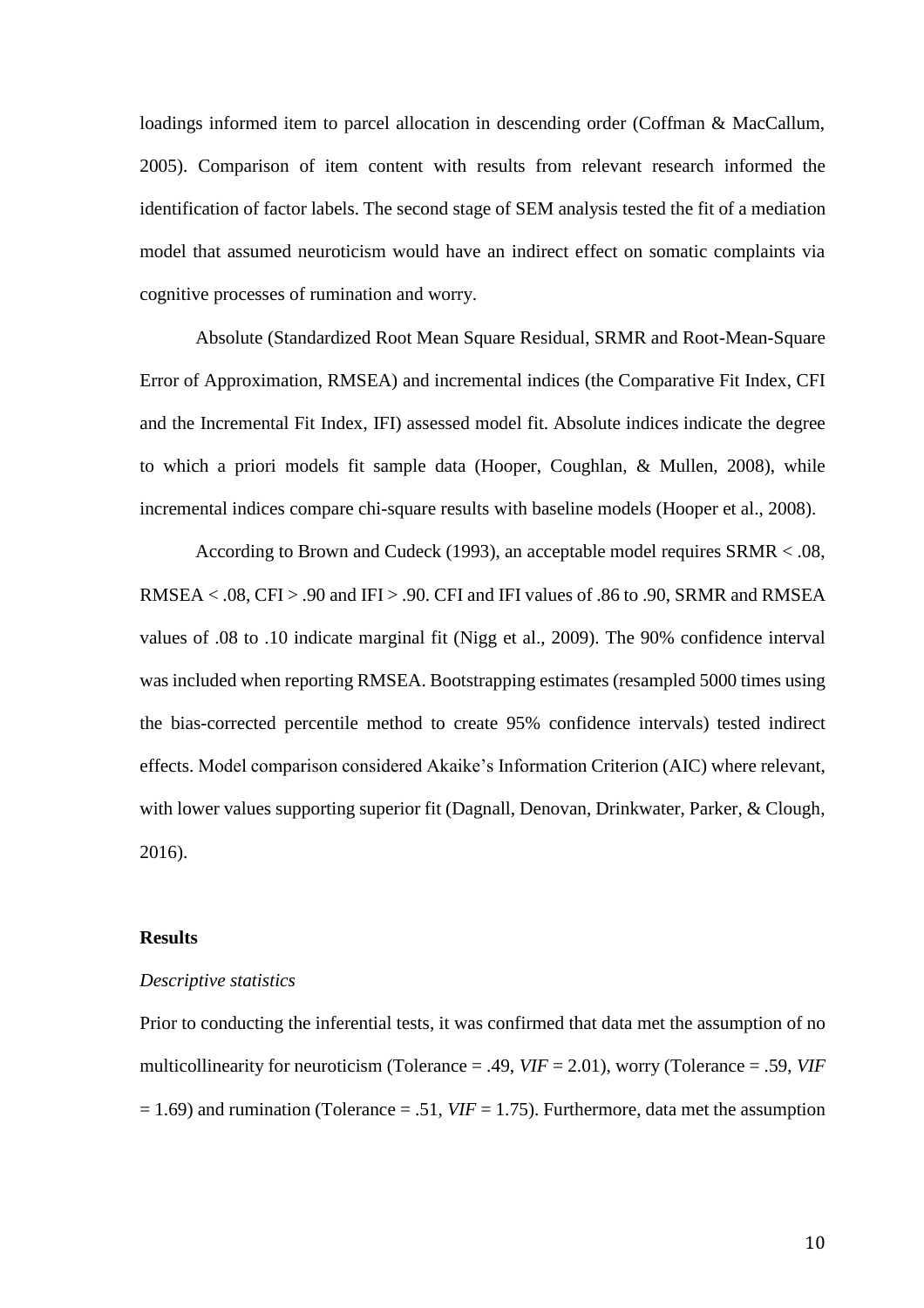of independent errors (Durbin-Watson value  $= 1.8$ ); scatterplots revealed no issues with linearity or homoscedasticity.

Neuroticism correlated positively with worry,  $r(168) = .63$ ,  $p < .001$ , rumination, *r*  $(168) = .62, p < .001$ , and somatic complaints,  $r(168) = .30, p = < .001$ . Worry correlated positively and significantly with rumination,  $r(168) = .53$ ,  $p < .001$ , and somatic complaints,  $r(168) = .30 p < .001$ . Finally, rumination correlated positively with somatic complaints, *r*  $(168) = .38, p < .001$  (see Table 1).

The correlation between worry and rumination lessened when neuroticism was controlled, partial  $r = .23$ ,  $p = .002$ . Even when shared variance for each of the respective cognitive variables was controlled correlations between worry and neuroticism (partial  $r =$ .45,  $p < .001$ ) and between rumination and neuroticism (partial  $r = .43$ ,  $p < .001$ ) remained within the moderate range. Lastly, the correlation between neuroticism and somatic complaints disappeared (partial  $r = .03$ ) when worry and rumination were controlled.

### TABLE 1 HERE

# *Model test*

Results from EFA (to establish item parcels) indicated that neuroticism possessed threefactors (all loadings > .4 apart from items 12 and 8) accounting for 53.6% of variance. Factor 1 (item 5, 1, 11, 2, 3, 12) 'moody', factor 2 (item 10, 6, 7, 8) 'tense', and factor 3 (item 4, 9) 'nervous'. These conceptualizations were consistent with Lauriola and Iani (2015). Worry comprised two factors (all items loaded above .4) explaining 57.2% variance. Factor 1 (items 5, 16, 7, 14, 9, 15, 13, 6, 12, 4, 2) 'worry engagement', and Factor 2 (items 11, 1, 10, 8, 3) 'absence of worry'. Factor labelling was consistent with Zhong, Wang, Li, and Liu (2009). Three factors emerged for rumination (all  $> .4$  apart from items 14, 8), accounting for 58.9% of variance. Factor 1 (items 16, 18, 15, 17, 10, 22, 13, 20) 'brooding', factor 2 (items 3, 6,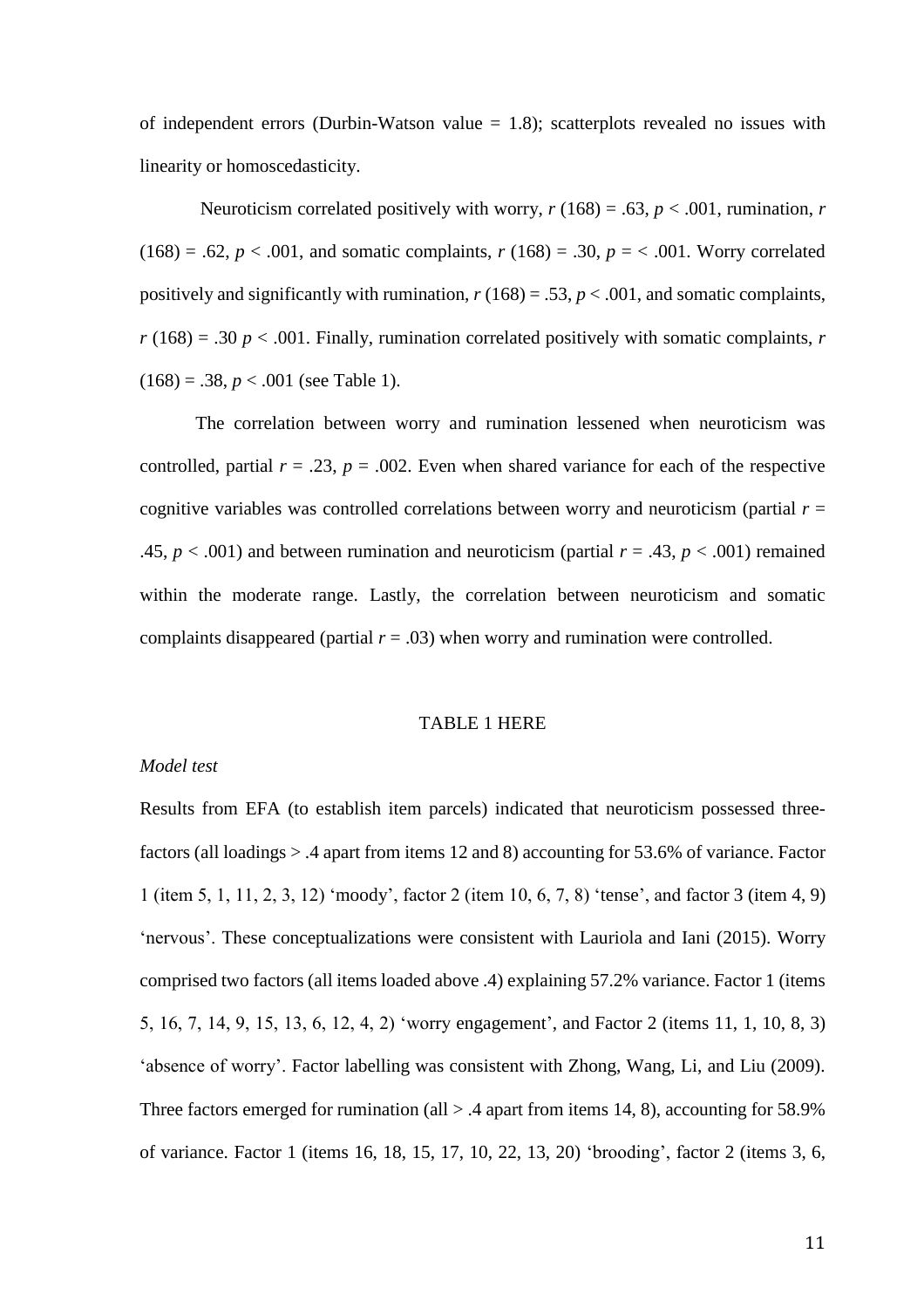19, 9, 2, 5, 14, 1) 'depression', and factor 3 (items 12, 21, 11, 7, 8) 'reflection'. Apart from a couple of minor inconsistencies, this structure replicated that of Treynor et al. (2003). Somatic complaints comprised one factor explaining 50.26% of variance. This was congruent with research supporting a single general factor (Gierk et al., 2014). The measurement model indicated acceptable fit on all criteria, but RMSEA,  $\chi^2$  (22,  $N = 170$ ) = 88.37,  $p < .001$ , CFI  $= .91$ , IFI  $= .91$ , SRMR  $= .07$ , RMSEA  $= .13$  (CI of .11 to .16), and all factor loadings were significant ( $p < .001$ ).

A structural mediation model (Model 1) (see Figure 1) reported acceptable fit on all criteria, but RMSEA,  $\chi^2$  (23,  $N = 170$ ) = 89.50,  $p < .001$ , CFI = .91, IFI = .91, SRMR = .07, RMSEA =  $.13$  (CI of  $.10$  to  $.16$ ). Inspection of structural paths revealed that neuroticism significantly predicted higher levels of worry,  $\beta = .79$ ,  $p < .001$ , and rumination,  $\beta = .73$ ,  $p <$ .001. Rumination significantly predicted higher levels of somatic complaints,  $\beta = .31$ ,  $p =$ .014. However, worry did not significantly predict somatic complaints,  $\beta = .06$ ,  $p = .698$ . Additionally, neuroticism did not significantly predict somatic complaints,  $\beta = .10$ ,  $p = .651$ . Bootstrapping estimates revealed neuroticism had a significant indirect effect on somatic complaints across bias-corrected percentile point estimates (*p* = .001, 95% Cl = .17 to .54).

### FIGURE 1 HERE

It is not immediately obvious, though, which proposed mediator (worry or rumination) is responsible for the mediating effect because AMOS cannot examine the unique influence of two or more mediators when simultaneously included in SEM. The observation that only rumination significantly predicted somatic complaints, suggested that neuroticism might have an indirect effect through rumination. Specification of an alternative model (Model 2) assessed this notion (see Figure 2). This removed paths linked to worry.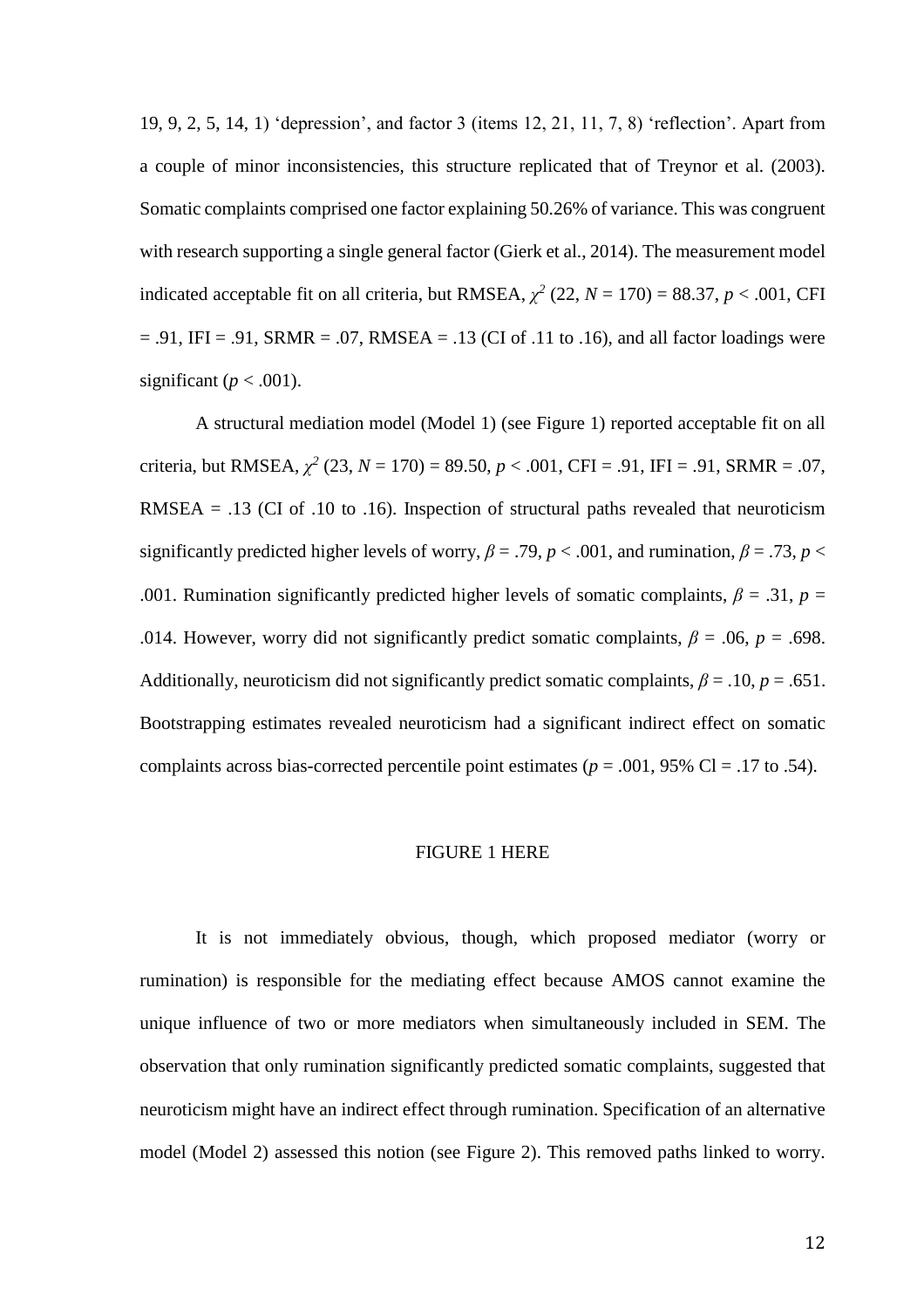Model 2 reported good fit on all indices, but RMSEA which suggested marginal fit,  $\chi^2$  (12, *N* = 170) = 28.21, *p* = .005, CFI = .97, IFI = .97, SRMR = .05, RMSEA = .08 (CI of .05 to .10). A comparison of AIC statistics indicated superior fit for Model 2 (AIC = 74.22) vs. Model 1 ( $AIC = 151.51$ ). As with Model 1, structural paths revealed neuroticism predicted higher levels of rumination,  $\beta = .70$ ,  $p < .001$ , and rumination predicted greater somatic complaints,  $\beta = .29$ ,  $p = .006$ . Additionally, neuroticism did not significantly predict somatic complaints,  $\beta = .18$ ,  $p = .109$ . Bootstrapping estimates indicated that neuroticism had an indirect effect on somatic complaints through rumination across bias-corrected percentile point estimates ( $p < .001$ , 95% Cl = .24 to .52). The indirect effect was .38. This indicated a .38 standard deviation increase in somatic complaints for every one-unit increase in neuroticism indirectly via rumination. Presence of a significant indirect effect, a nonsignificant path between neuroticism and somatic complaints, and a significant relationship between neuroticism and rumination support full mediation. The model explained 50% of the variance in rumination and 19% of the variance in somatic complaints.

# FIGURE 2 HERE

As Model 2 is cross-sectional, further models were tested. These examined plausible alternative solutions. One model examined neuroticism as a mediator between rumination and somatic complaints (Model 3), another included somatic complaints as a mediator between rumination and neuroticism (Model 4). Analysis revealed identical data-model fit in comparison with Model 2 (only direction altered). However, significant indirect effects were not apparent in either analysis. A further model (Model 5) tested whether somatic complaints mediated the relationship between neuroticism and rumination. The indirect effect was weaker (.07). In addition, the predictive relationship between neuroticism and the outcome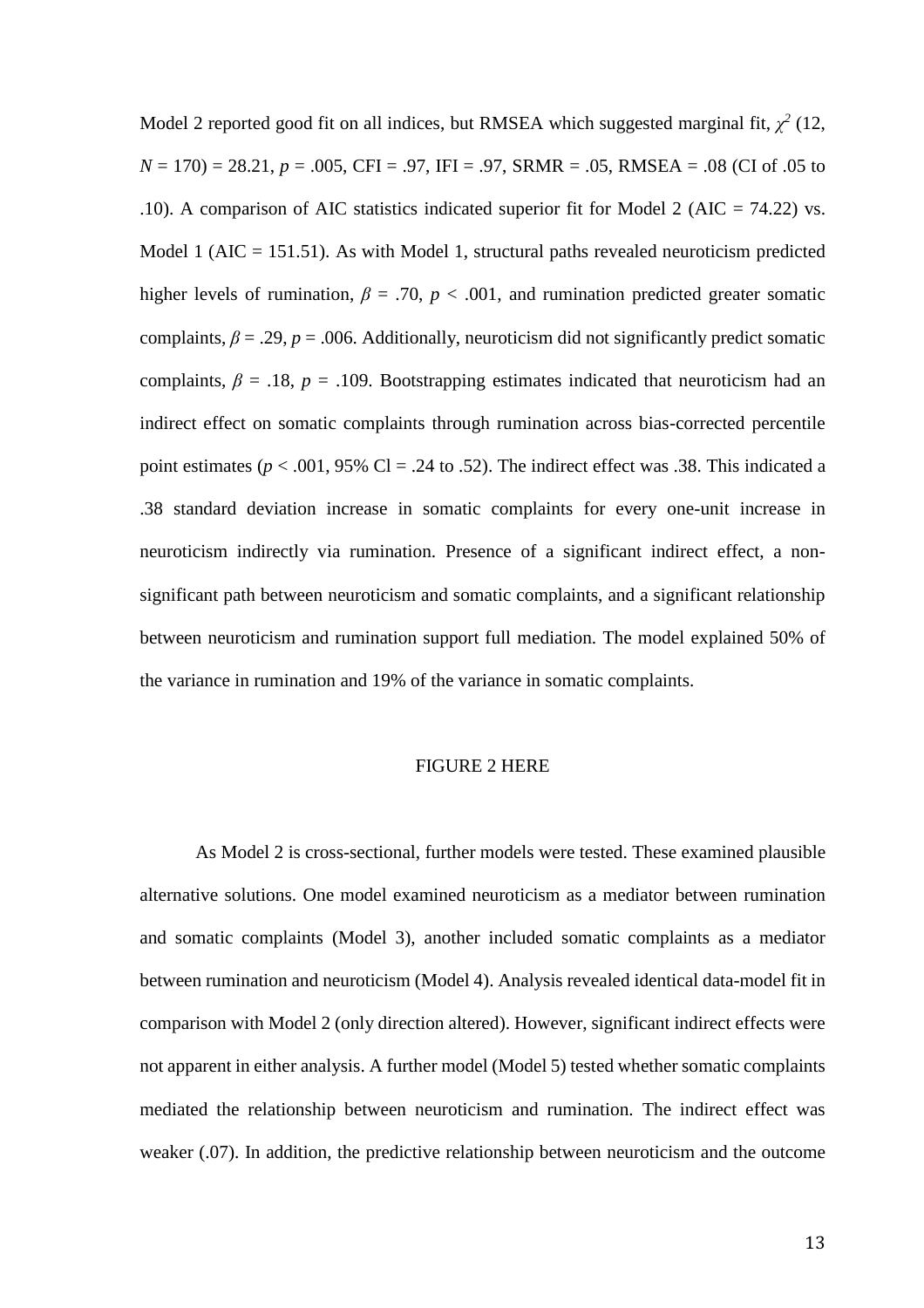was stronger (.63 vs. .18) and significant vs. non-significant, indicating a weaker presence of a mediating variable. A final analysis (Model 6) examined rumination as a mediator between somatic complaints and neuroticism, which reported a significant, albeit weaker indirect effect (.27). The presence of a stronger indirect effect in Model 2 is, according to Zhao, Lynch and Chen (2010), evidence of stronger mediation and indicates that the pattern of relationships proposed in the study hypotheses more convincingly represent the data. Overall, the results of these alternative tests support the direction among the variables proposed in Model 2.

### **Discussion**

This paper investigated whether worry and rumination mediated the relationship between neuroticism and vulnerability to somatic complaints. Analysis revealed significant correlations (medium to high) between factors. However, worry and rumination were associated differently with neuroticism and somatic complaints. Explicitly, rumination mediated the neuroticism and somatic complaints association, whereas worry did not have a meaningful influence on this relationship.

Previous research has often explored relationships between worry, rumination, neuroticism and somatic complaints using correlation. Hence, in order to enable comparisons with preceding work it is necessary to consider zero-order correlations obtained within the current study. In agreement with earlier investigations, worry and rumination were moderately associated (Fresco et al., 2002; Muris et al., 2004; Segerstrom et al., 2000). Furthermore, these factors were moderately associated with neuroticism. Controlling for neuroticism reduced the correlation between worry and rumination demonstrating conceptual overlap between these constructs. Hence, findings indicated that rumination and worry are,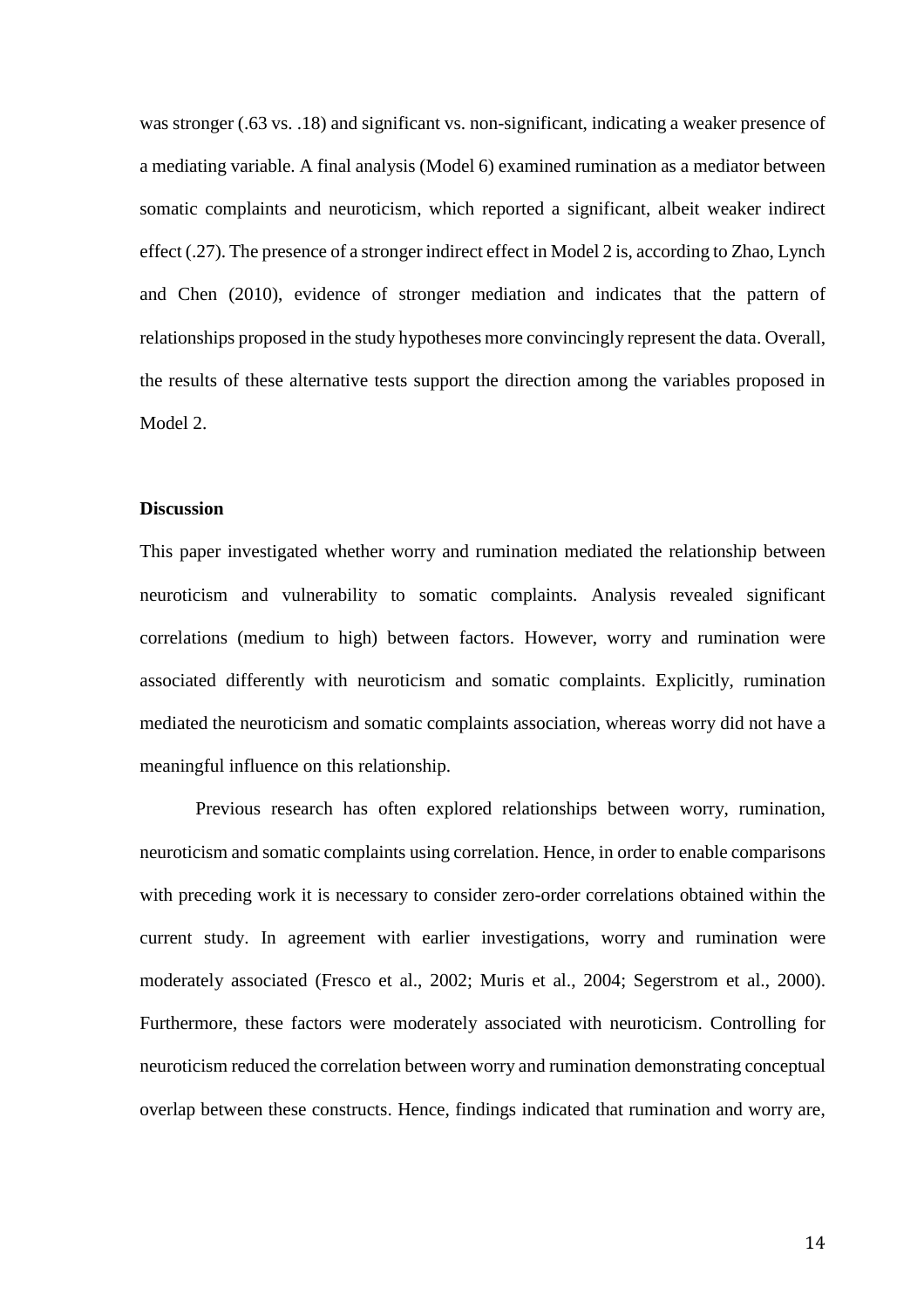in part, manifestations of neuroticism. Indeed, neuroticism explained a meaningful proportion of shared variance among these constructs.

Neuroticism correlated positively with somatic complaints. This observation accords with preceding studies (e.g., Cohen et al., 1995). The absence of an association between neuroticism and somatic complaints, after controlling for worry and rumination, suggests that these cognitive factors play an important direct role in the neuroticism-somatic complaints relationship. The finding that rumination (not worry) mediated the association between neuroticism and somatic complaints relationship reflects the importance of rumination. This result agrees with Thomsen et al. (2004). They argued that rumination, by centering attention on negative material, directly influences perceived health. In this context, somatic symptoms (e.g., pain, headaches) act as instances of negative material. Additionally, rumination sustains focus on potential physical problems (headaches, pain, aches, etc.) and augments pain sensitivity (Villemure & Bushnell, 2002).

The current findings were consistent with the symptom perception hypothesis (Howren & Suls, 2011). This proposes that, 'neurotic individuals are more likely to perceive, overact to, and/or complain about minor physical problems and sensations' (Rosmalen et al., 2007, p. 305). Accordingly, participants with higher levels of neuroticism report more somatic symptoms because they are inclined to focus internally on self-generated bodily feelings and sensations. Once detected a negative interpretative bias arising from neuroticism results in the perception of symptoms as indicators of illness (Williams, O'Brien, & Colder, 2004).

Thus, rumination provides a potential explanatory mechanism for internal focus. Rumination represents a self-absorbing focus on depressing stimuli, symptoms and a difficulty in detaching oneself from this introspection (Nolen-Hoeksema, 1991). This definition is consistent with the view that self-focus on symptoms is a defining feature of

15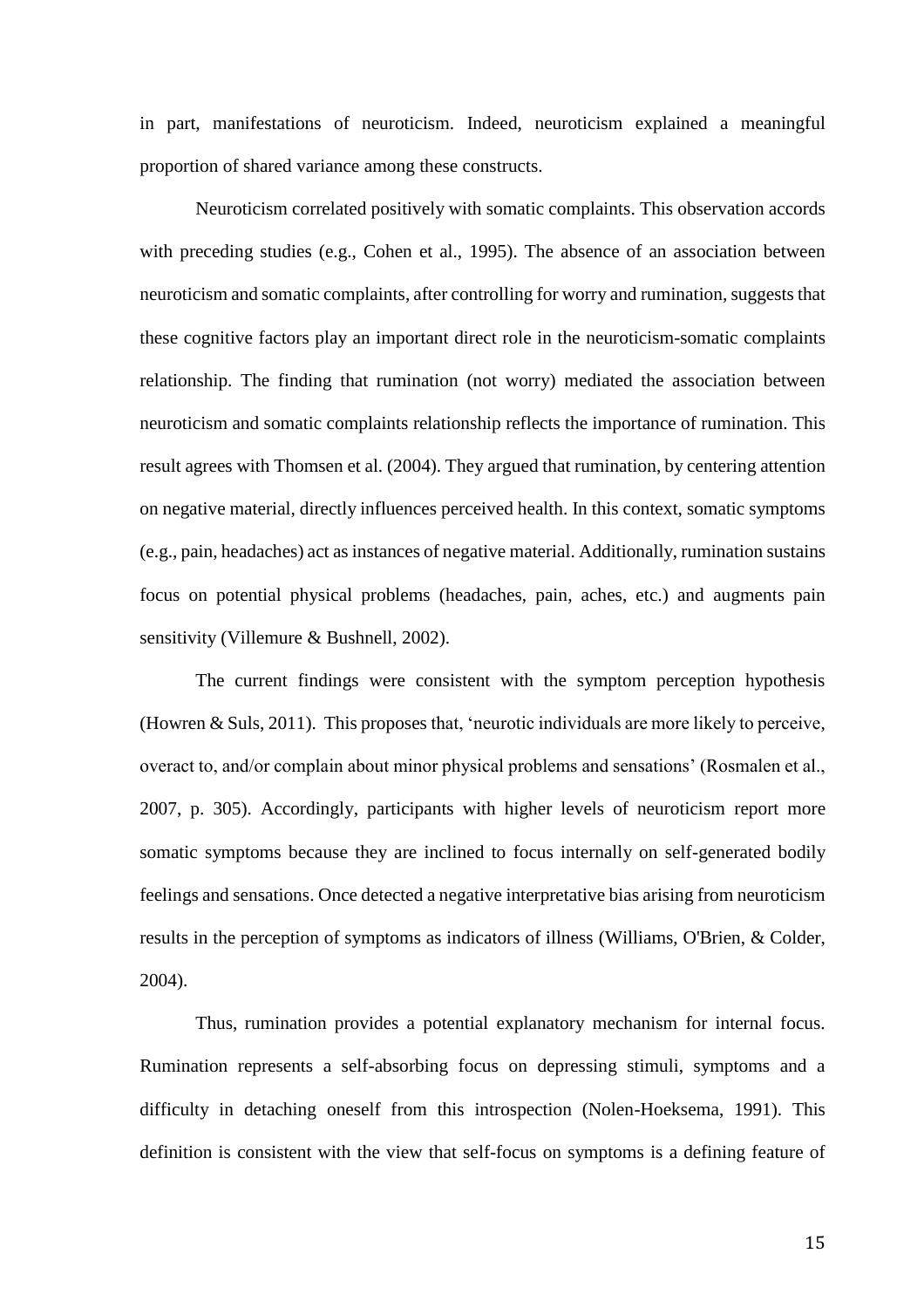rumination. The current findings suggest that this extends to the perception of somatic symptoms. Moreover, within an alternative mediational model neuroticism did not vary as strongly as a function of somatic complaints. This contradicted the disability hypothesis, which assumes neuroticism is the consequence (not the cause) of ill health (Rosmalen et al., 2007).

Although the findings generally accord with the symptom perception hypothesis, specifically the notion that neuroticism is associated with a lower threshold for detecting somatic symptoms, it is important to note that somatic complaints can actually reflect poor health. Indeed, genuine symptoms may give rise to neuroticism, worry and anxiety. Thus, because the study was not causal readers should interpret the findings and suggested implications cautiously. At a general level, it is essential to increase awareness of somatic symptoms. Particularly, to reduce false symptoms but remain conscious of the need to detect and treat real symptoms.

In the present study, it was unclear why worry failed to mediate the neuroticismsomatic complaint relationship. It is possible that this was due to differences in the content of worry and rumination. Specifically, a principal feature of worry is a focus on prospective negative consequences (Borkovec et al., 1998). Additionally, reduced concreteness and the tendency to divert attention away from arousing, negative and/or painful material (e.g., somatic symptoms) are prominent features of worrisome thought (Borkovec et al., 1998). This suggests that worry functions as a form of cognitive distraction.

Although reduced concreteness also characterizes ruminative thought (Watkins & Moulds, 2007) rumination tends to focus on the past and/or present and comprises selffocused attention (Segerstrom et al., 2000). Hence, rumination promotes a focus on arousing, negative and/or painful material (Hoyer et al., 2009). This distinction potentially explains why rumination more directly predicted symptom reporting than worry. It would be useful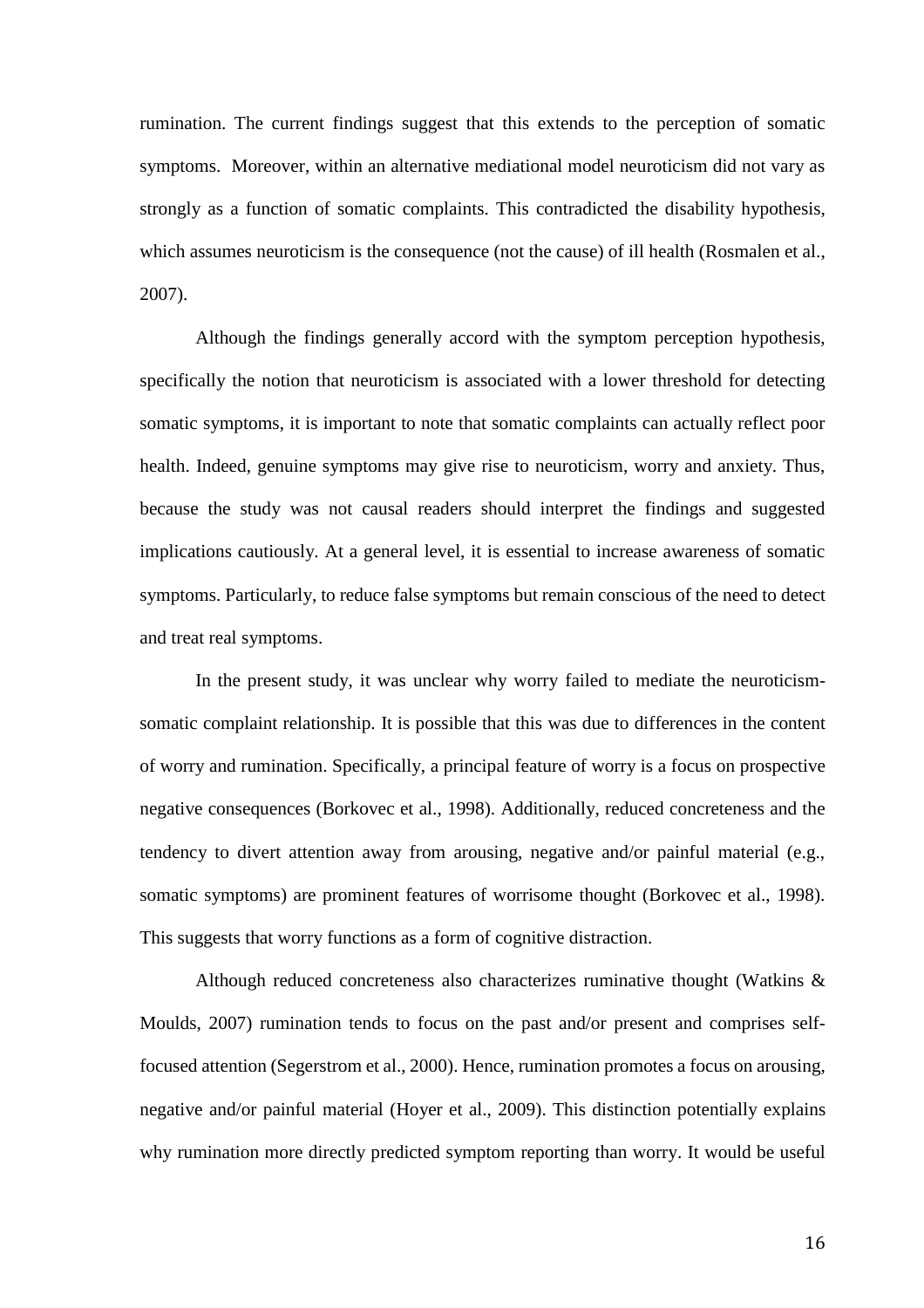for subsequent research to assess this conceptualization further. This would greatly enhance understanding of the relationship between neuroticism and somatic complaints.

Previous work supports the view that worry and rumination are conceptually related but distinct cognitive processes (Hoyer et al., 2009; Segerstrom et al., 2000; Yang et al., 2014). For example, Yang et al. (2014) found that worry and rumination played a differential role in the diagnosis of major depressive disorder (MDD) and generalized anxiety disorder (GAD). Worry increased the likelihood of a diagnosis of GAD, whereas rumination was associated with greater odds of an MDD diagnosis. Based on this, Yang et al. (2014) concluded that worry and rumination possess unique features that influence diagnostic outcomes. Thus, although the presence of repetitive negative thinking is a defining feature of both cognitive processes, the actual contents of thought differ (Yang et al., 2014). Following on from this previous research, subsequent studies should assess the degree to which worry and rumination differentially affect reporting of somatic symptoms.

Furthermore, repetitive negative thinking is common within a range of Axis I disorders (e.g., panic attacks, obsession, social phobia) (Ehring & Watkins, 2008). In this context, similarities between worry and rumination are transdiagnostic. They represent central criteria (i.e., repetitive, passive and/or relatively uncontrollable and focused thought), which embody common features of repetitive negative thinking. This is congruent with Ehring and Watkins' (2008) definition of negative thinking as repetitive thinking about one or more negative topics that is experienced as difficult to control.

Clear clinical implications follow from the observation that rumination is associated with the reporting of somatic symptoms. Particularly in the context of individuals presenting with multiple somatic complaints in primary healthcare. Treating these individuals is both time and resource intensive (Tylee & Gandhi, 2005). Focusing on strategies to reduce rumination may help to alleviate this burden. A number of existing therapeutic techniques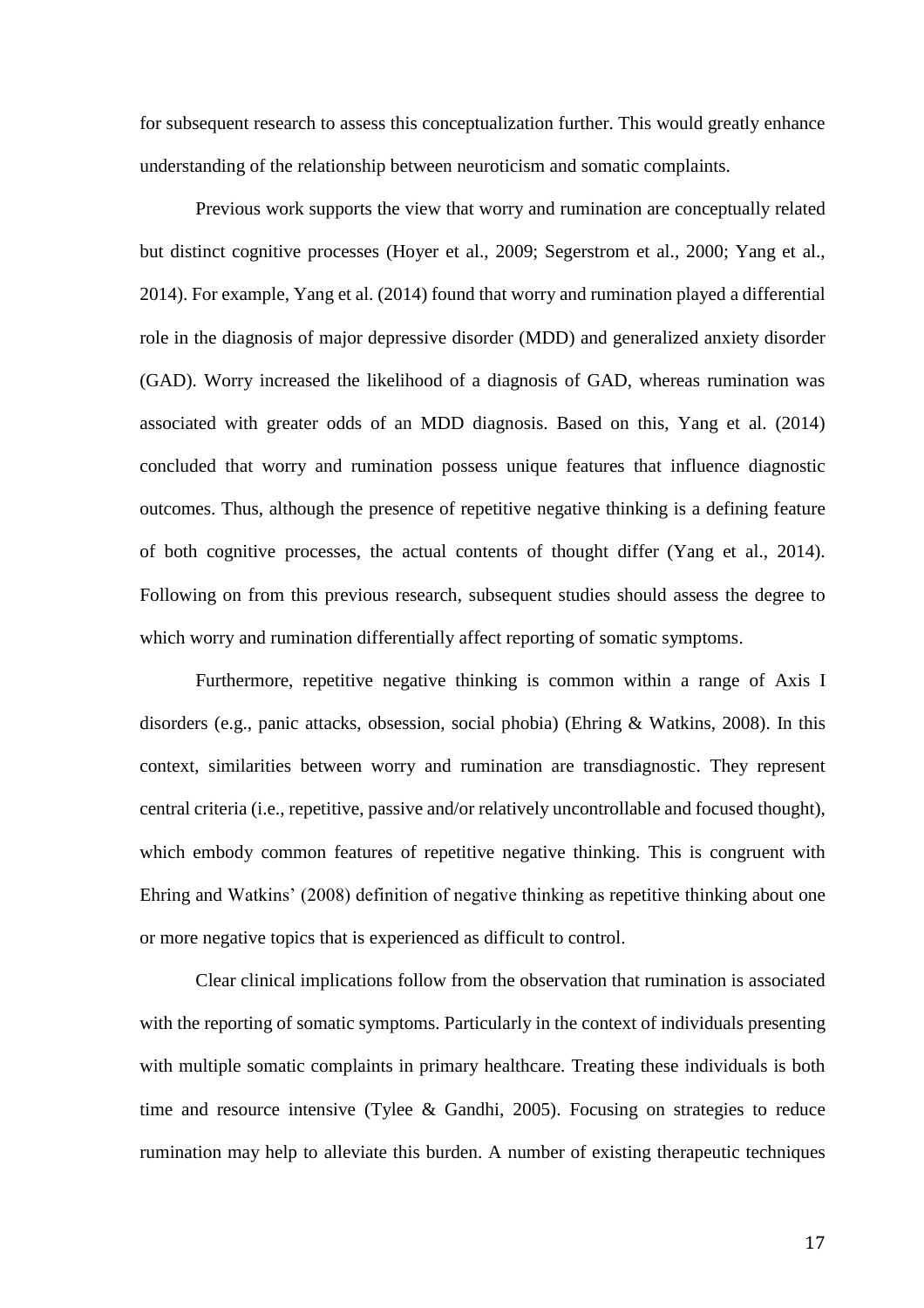exist, which could serve this function. For example, rumination-focused cognitive behavioural therapy is effective for tackling excessive self-focus (Watkins et al., 2007). In addition, rumination-cued activation involves educating individuals to understand when and why they are ruminating (Addis & Martell, 2004). Future work could usefully examine the effects of rumination reduction, via established therapeutic methods, in relation to neuroticism and somatic complaints using controlled trials.

It is important to acknowledge the presence of limitations within the present study. Firstly, the study was cross-sectional. Collecting data at one time point, prevents the establishment of cause-effect relations. However, extant research provides a framework in which to interpret findings. Specifically, neuroticism is a relatively stable personality trait with a genetic basis (Flint, 2004), whereas worry and rumination are cognitive processes. This is consistent with previous work, which has examined worry and rumination as mediators of the effects of neuroticism (e.g., Muris et al., 2005), supporting the proposed conceptualization in this study.

Longitudinal research would test how rumination is associated with neuroticism and somatic complaints over time by providing repeated assessments in accordance with designated time intervals. Analysis of lagged effects of neuroticism through rumination could examine how mediation effects unfold. This would build on the current study and further determine how somatic complaints vary as a function of rumination in response to neuroticism.

Secondly, given 19% of variance in somatic complaints was accounted for, variables not assessed in this study may enhance understanding of the observed mediation effect. A specific example is interoceptive awareness (body awareness). Interoceptive awareness and negative self-referential thought (e.g., rumination) represent integrated processes (Lackner & Fresco, 2016). Research indicates that interoceptive awareness interacts with rumination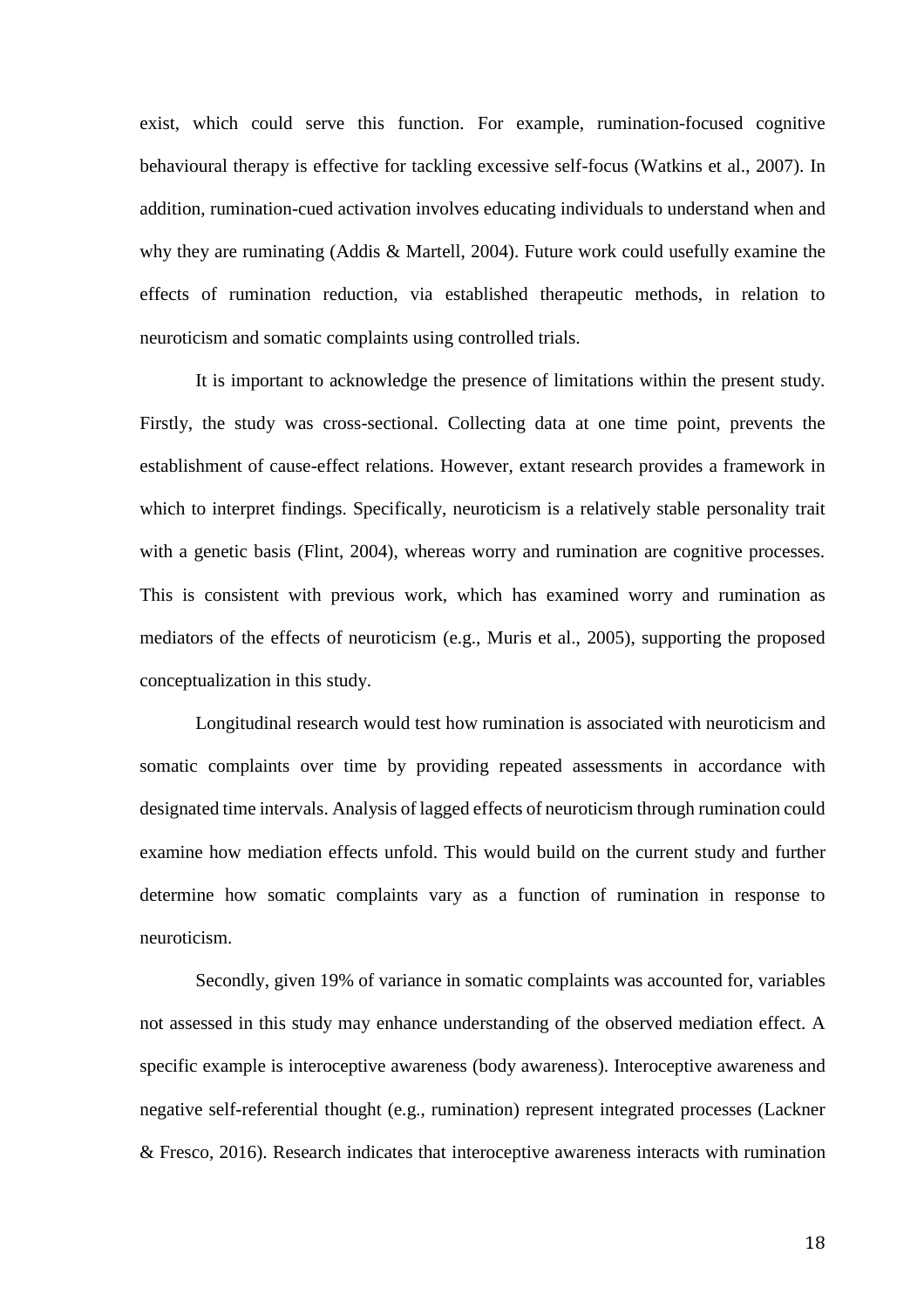in relation to the reporting of somatic complaints (e.g., pain) (Scheuren, Sütterlin, & Anton, 2014). Interoceptive awareness, then, may complement the assessment of somatic complaints in the context of neuroticism and rumination. Broadening the focus to include additional variables is important for mediation analysis given this method is limited in the sense it does not account for unmeasured variables (i.e., constructs that may correlate with rumination) that can drive the relationships between exogenous and endogenous variables (i.e., neuroticism and somatic complaints).

Thirdly, self-report measures potentially influence data in adverse ways, by introducing response bias and shared method variance (Denovan, Dagnall, Dhingra, & Grogan, 2017). Incorporating physiological measures can add concurrent validity to the assessment of worry and rumination, given these are associated with arousal in the form of higher cardiovascular activity (Borkovec et al., 1988; Hogan & Linden, 2004). Finally, this study used a non-clinical sample. Consequently, generalizing the findings to a clinical sample is difficult to achieve. This is problematic because the individuals mostly likely to benefit from the current research are those within clinical samples.

Overall, the current study indicates that moderate relationships exist among neuroticism, worry and rumination. In addition, rumination mediated the relationship between neuroticism and somatic complaints. It makes sense, therefore, for future research to corroborate the mediating role of rumination given this cognitive process can be modified using appropriate therapeutic techniques (Addis & Martell, 2004; Watkins et al., 2007). Such work can have important implications for healthcare systems in terms of managing individuals who present with multiple somatic complaints.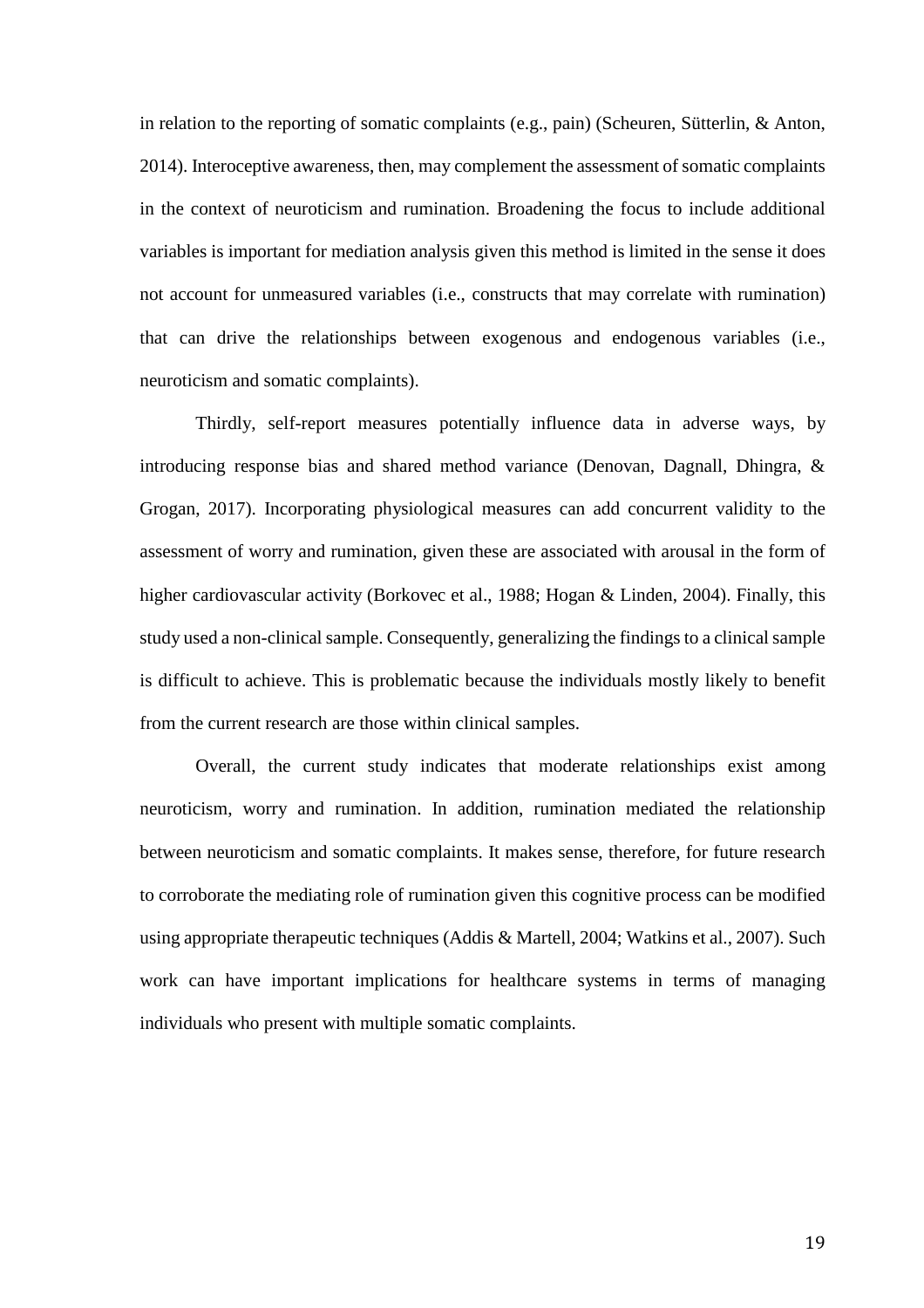### **References**

- Addis, M. E., & Martell, C. R. (2004). *Ending depression one step at a time: The new behavioral activation approach to getting your life back.* Oakland, CA: New Harbinger.
- Anderson, J. C., & Gerbing, D. W. (1988). Structural equation modeling in practice: A review and recommended two-step approach. *Psychological bulletin*, 103, 411-423. DOI:10.1037/0033-2909.103.3.411
- Barlow, D., Ellard, K., Sauer-Zavala, S., Bullis, J., & Carl, J. (2014). The Origins of Neuroticism. *Perspectives on Psychological Science*, 9, 481-496. DOI:10.1177/1745691614544528
- Barsky, A. J., Orav, E. J., & Bates, D. W. (2005). Somatization increases medical utilization and costs independent of psychiatric and medical comorbidity. *Archives of General Psychiatry*, 62, 903–910. DOI:10.1001/archpsyc.62.8.903
- Borkovec, T. D. (1994). The nature, functions, and origins of worry. In G. C. L. Davey & F. Tallis (Eds.), *Worrying. Perspectives on theory, assessment and treatment* (pp.5-33). New York, NY: Wiley.
- Borkovec, T. D., Ray, W. J., & Stober, J. (1998). Worry: A cognitive phenomenon intimately linked to affective, physiological, and interpersonal behavioral processes. *Cognitive Therapy and Research*, 22, 561-576. DOI:10.1023/A:1018790003416
- Borkovec, T. D., Robinson, E., Pruzinsky, T., & DePree, J. (1983). Preliminary exploration of worry: Some characteristics and processes. *Behaviour Research and Therapy*, 21, 9– 16. DOI:10.1016/0005-7967(83)90121-3
- Brosschot, J. F., & van der Doef, M. (2006). Daily worrying and somatic health complaints: Testing the effectiveness of a simple worry reduction intervention. *Psychology and Health*, 21, 19-31. DOI:10.1080/14768320500105346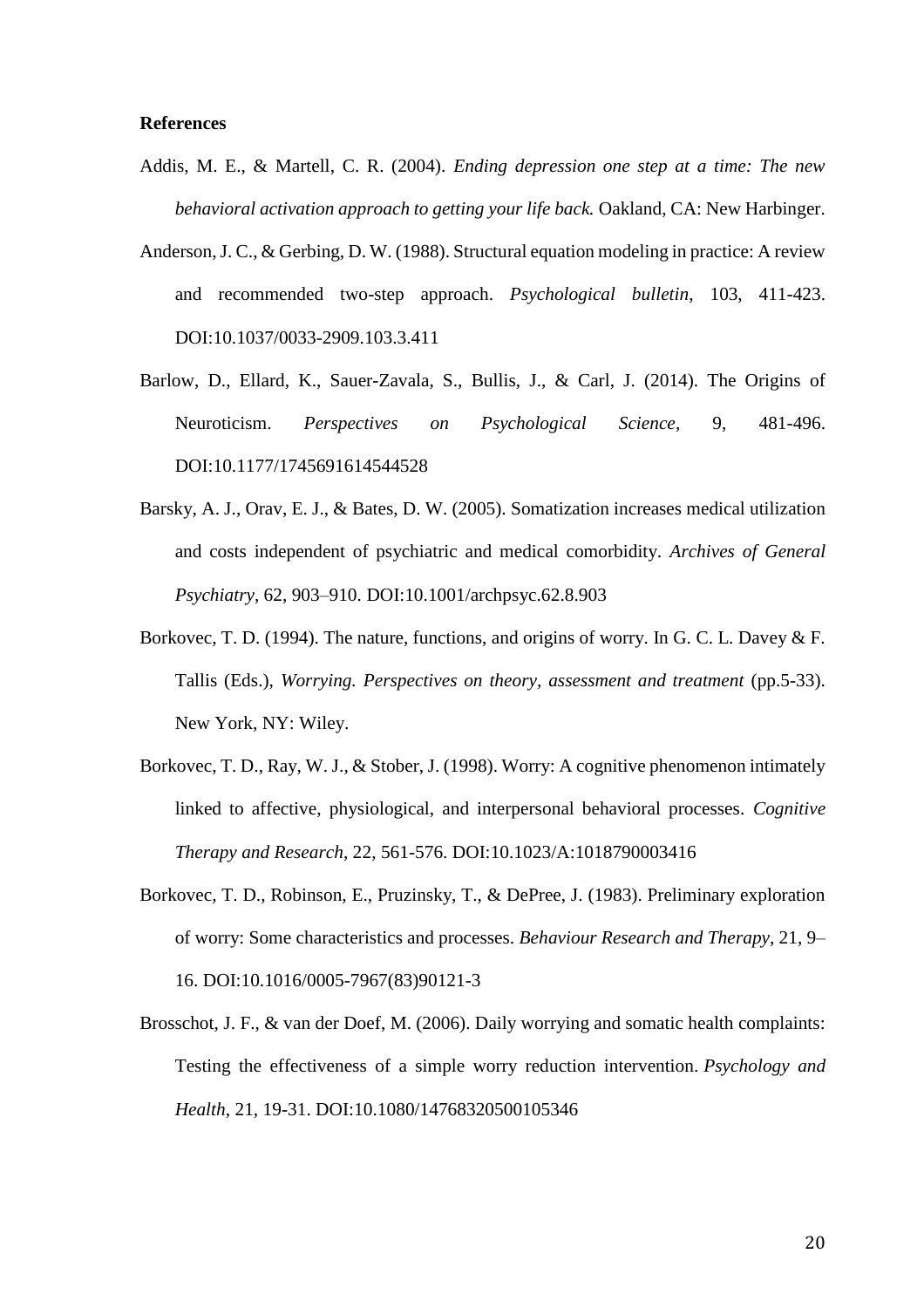- Browne, M. W., & Cudeck, R. (1993). Alternative ways of assessing model fit. In: K. A. Bollen & J. S. Long (Eds.), *Testing structural equation models* (pp.136-162). Beverly Hills, CA: Sage.
- Cioffi, D. (1991). Beyond attentional strategies: A cognitive-perceptual model of somatic interpretation. *Psychological Bulletin*, 109, 25–41. DOI:10.1037/0033-2909.109.1.25
- Claridge, G., & Davis, C. (2001). What's the use of neuroticism? *Personality and Individual Differences*, 31, 383–400. DOI:10.1016/S0191-8869(00)00144-6
- Clark, L. A., & Watson, D. (2008). Temperament: An organizing paradigm for trait psychology. In O. P. John & R. W. Robins (Eds.), *Handbook of personality: Theory and research* (3rd ed., pp. 265-286). New York, NY: Guilford Press.
- Cohen, S., Doyle, W., Skoner, D., Fireman, P., Gwaltney, J., & Newsom, J. (1995). State and trait negative affect as predictors of objective and subjective symptoms of respiratory viral infections. *Journal of Personality and Social Psychology*, 68, 159–169. DOI:10.1037/0022-3514.68.1.159
- Coffman, D. L., & MacCallum, R. C. (2005). Using parcels to convert path analysis models into latent variable models. *Multivariate Behavioral Research*, 40, 235–259. DOI:10.1207/s15327906mbr4002\_4
- Costa, P. T., Jr., & McCrae, R. R. (1987). Neuroticism, somatic complaints, and disease: Is the bark worse than the bite? *Journal of Personality*, 55, 299–316. DOI:10.1111/j.1467- 6494.1987.tb00438.x
- Costa, P. T., Jr., & McCrae, R. (1992). Four ways five factors are basic. *Personality and Individual Differences*, 13, 653–665. DOI:10.1016/0191-8869(92)90236-I
- Dagnall, N., Denovan, A., Drinkwater, K., Parker, A., & Clough, P. (2016). Toward a better understanding of the relationship between belief in the paranormal and statistical bias: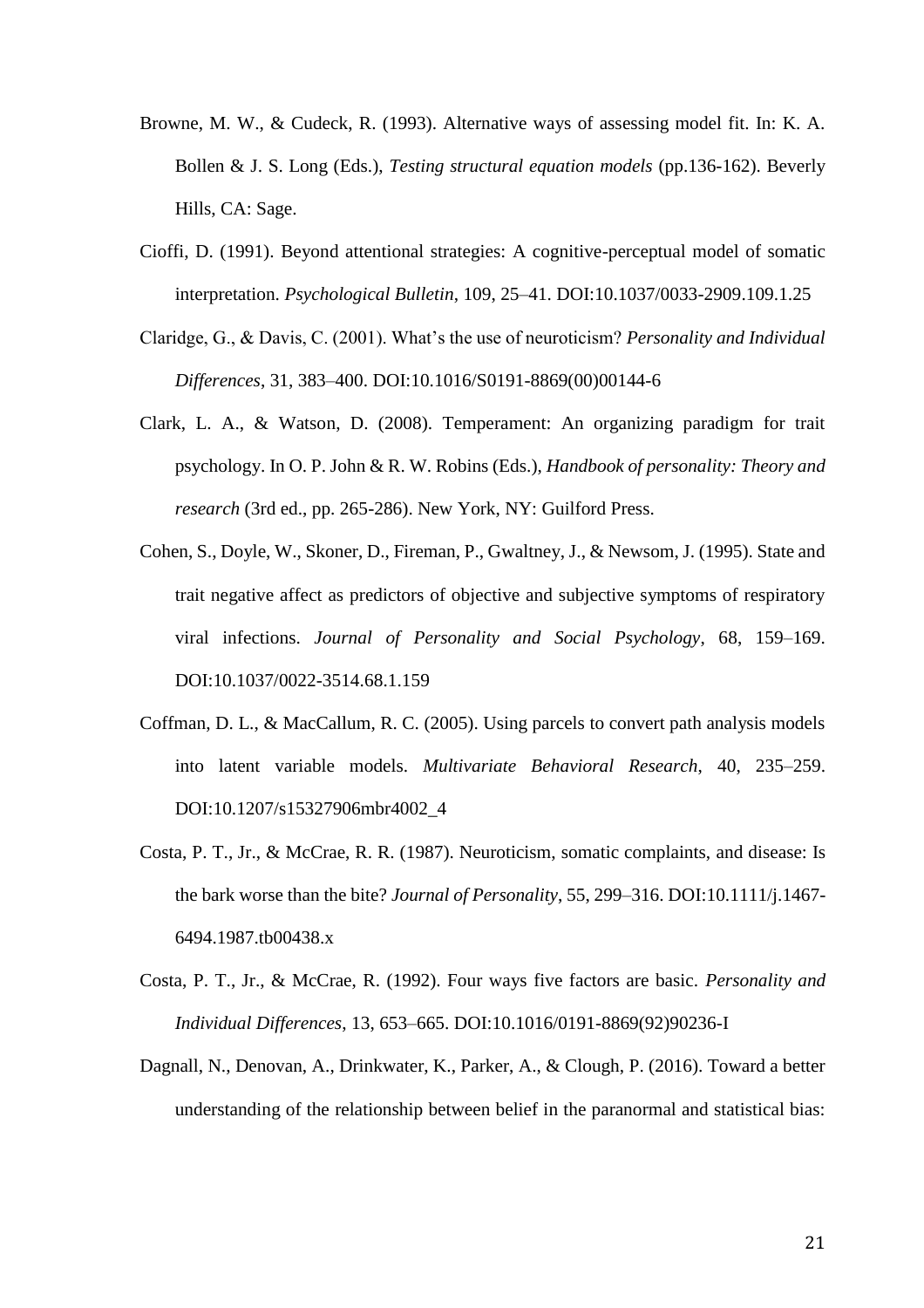The potential role of schizotypy. *Frontiers in psychology*, 7, 1045. DOI:10.3389/fpsyg.2016.01045

- Danielsson, N. S., Harvey, A. G., MacDonald, S., Jansson-Fröjmark, M., & Linton, S. J. (2013). Sleep disturbance and depressive symptoms in adolescence: The role of catastrophic worry. *Journal of Youth and Adolescence*, 42, 1223-1233. DOI:10.1007/s10964-012-9811-6
- De Gucht, V., & Maes, S. (2006). Explaining medically unexplained symptoms: Toward a multidimensional, theory-based approach to somatization. *Journal of Psychosomatic Research*, 60, 349–352. DOI:10.1016/j.jpsychores.2006.01.021
- Denovan, A., Dagnall, N., Dhingra, K., & Grogan, S. (2017). Evaluating the Perceived Stress Scale among UK university students: Implications for stress measurement and management. *Studies in Higher Education*, 1-14. Advance online publication. DOI:10.1080/03075079.2017.1340445
- Ehring, T., & Watkins, E. R. (2008). Repetitive negative thinking as a transdiagnostic process. *International Journal of Cognitive Therapy*, 1, 192–205. DOI:10.1521/ijct.2008.1.3.192
- Eysenck, S., Eysenck, H., & Barrett, P. (1985). A revised version of the psychoticism scale. *Personality and Individual Differences*, 6, 21–29. DOI:10.1016/0191-8869(85)90026-1
- Flint, J. (2004). The genetic basis of neuroticism. *Neuroscience & Biobehavioral Reviews*, 28, 307-316.DOI:10.1016/j.neubiorev.2004.01.004
- Fresco, D. M., Frankel, A. N., Mennin, D. S., Turk, C. L., & Heimberg, R. G. (2002). Distinct and overlapping features of rumination and worry: The relationship of cognitive production to negative affective states. *Cognitive Therapy and Research*, 26, 179–188. DOI:10.1023/A:1014517718949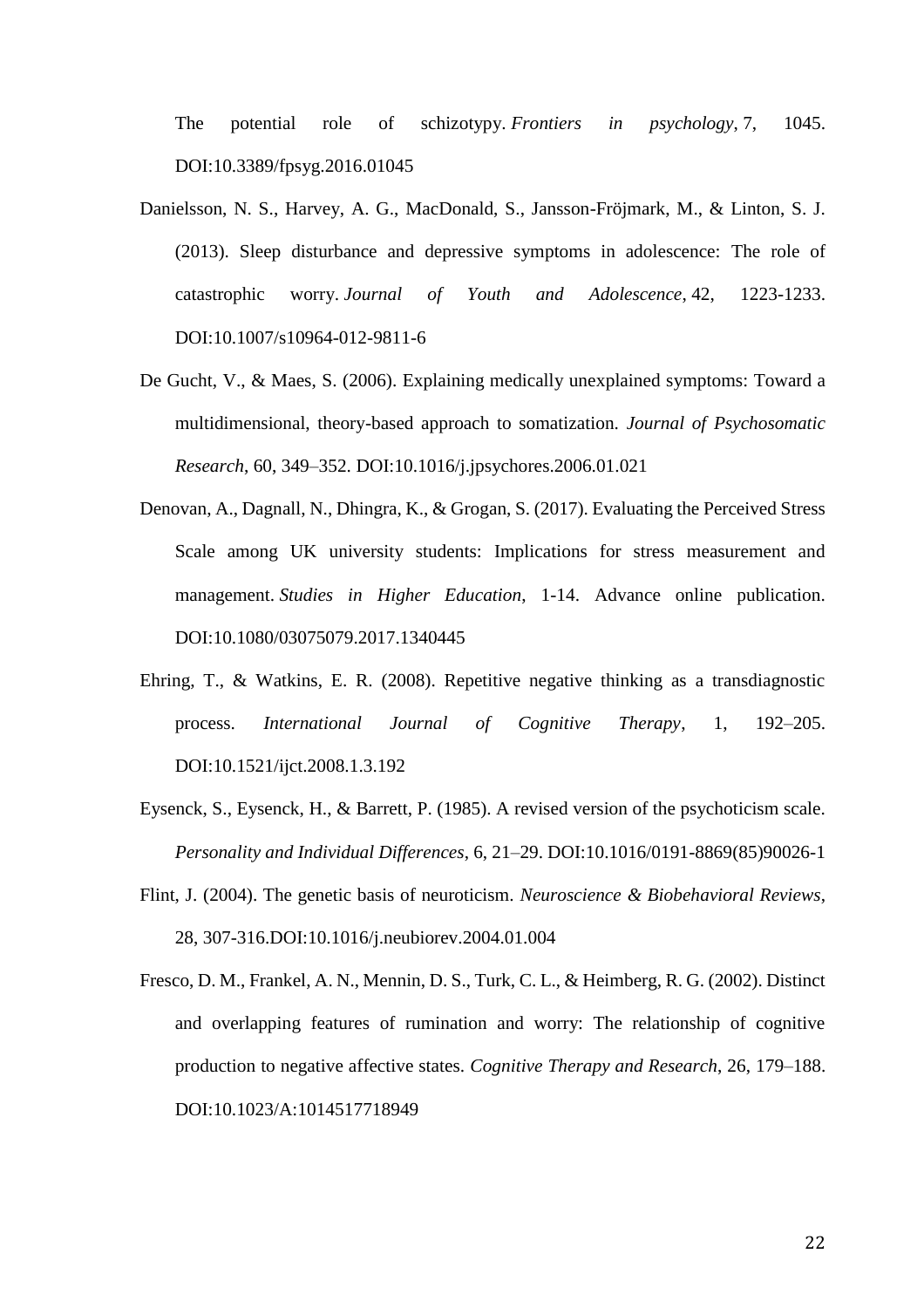- Gierk, B., Kohlmann, S., Kroenke, K., Spangenberg, L., Zenger, M., Brähler, E., & Löwe, B. (2014). The Somatic Symptom Scale–8 (SSS-8). *JAMA Internal Medicine*, 174, 399– 407. DOI:10.1001/jamainternmed.2013.12179
- Gray, J. A. (1982). *The neuropsychology of anxiety: An enquiry into the functions of the septo-hippocampal system*. New York, NY: Oxford University Press.
- Hecht, D. (2013). The neural basis of optimism and pessimism. *Experimental Neurobiology*, 22, 173–199. DOI:10.5607/en.2013.22.3.173
- Hogan, B. E., & Linden, W. (2004). Anger response styles and blood pressure: at least don't ruminate about it!. *Annals of Behavioral Medicine*, 27, 38-49. DOI:10.1207/s15324796abm2701\_6
- Hooper, D., Coughlan, J., & Mullen, M. (2008) Structural Equation Modelling: Guidelines for Determining Model Fit. *Electronic Journal of Business Research Methods*, 6, 53– 60.
- Howren, M. B., & Suls, J. (2011). The symptom perception hypothesis revised: Depression and anxiety play different roles in concurrent and retrospective physical symptom reporting. *Journal of Personality and Social Psychology*, 100, 182–195. DOI:10.1037/a0021715
- Hoyer, J., Gloster, A. T., & Herzberg, P. Y. (2009). Is worry different from rumination? Yes, it is more predictive of psychopathology! *GMS Psycho-Social-Medicine*, 6. DOI:10.3205/psm000062
- Jacobs, R. H., Watkins, E. R., Peters, A. T., Feldhaus, C. G., Barba, A., Carbray, J., & Langenecker, S. A. (2016). Targeting ruminative thinking in adolescents at risk for depressive relapse: Rumination-focused cognitive behavior therapy in a pilot randomized controlled trial with resting state fMRI. *PloS one*, 11, e0163952. DOI:10.1371/journal.pone.0163952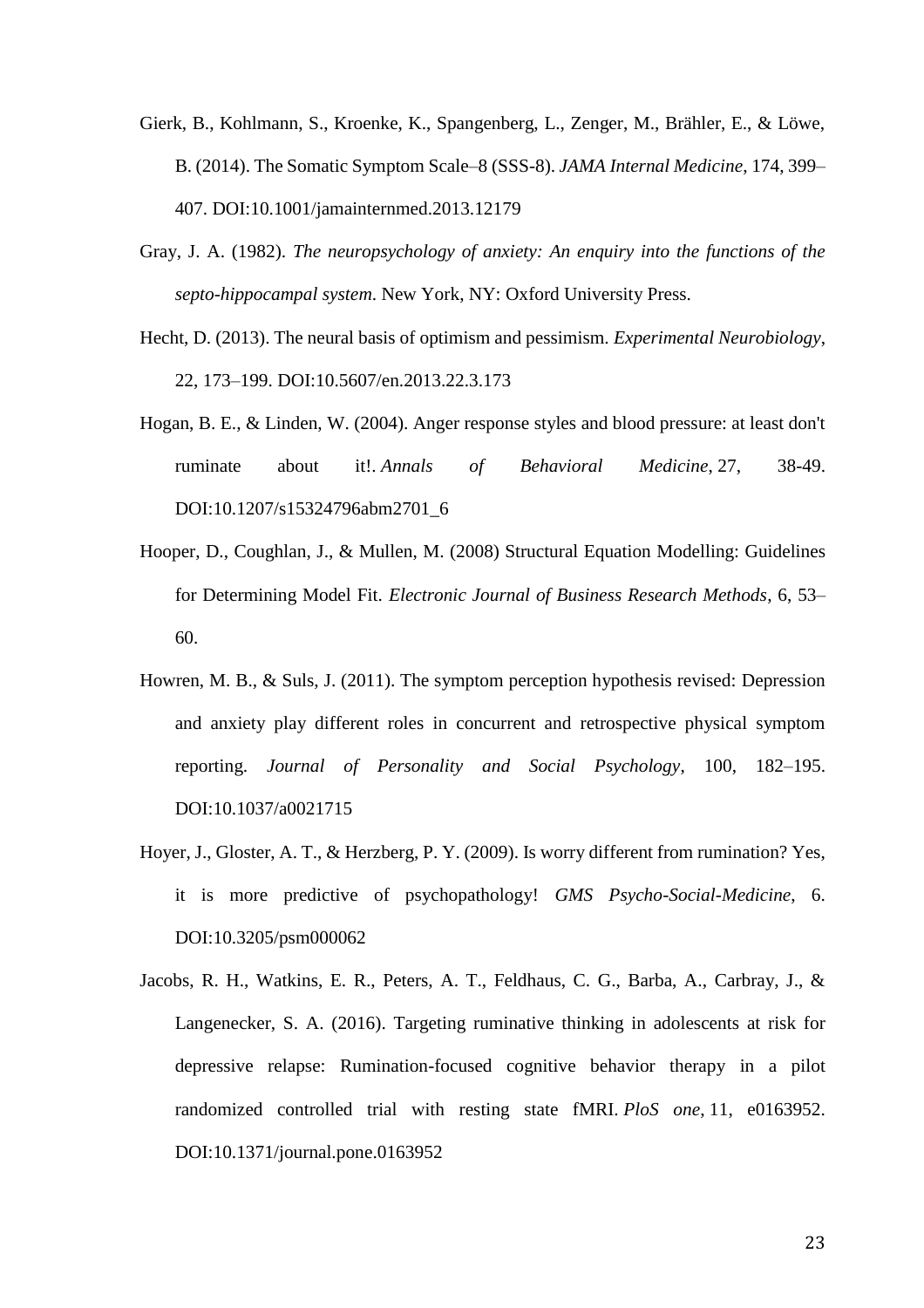- Janca, A., Isaac, M., & Ventouras, J. (2006). Towards better understanding and management of somatoform disorders. *International Review of Psychiatry*, 18, 5–12. DOI:10.1080/09540260500466766
- Jylhä, P., & Isometsä, E. (2006). The relationship of neuroticism and extraversion to symptoms of anxiety and depression in the general population. *Depression and Anxiety*, 23, 281–289. DOI:10.1002/da.20167
- Johnson, M. (2003). The vulnerability status of neuroticism: Over-reporting or genuine complaints? *Personality and Individual Differences*, 35, 877–887. DOI:10.1016/S0191- 8869(02)00303-3
- Lackner, R. J., & Fresco, D. M. (2016). Interaction effect of brooding rumination and interoceptive awareness on depression and anxiety symptoms. *Behaviour research and therapy*, 85, 43-52. DOI:10.1016/j.brat.2016.08.007
- Lam, D., Smith, N., Checkley, S., Rijsdijk, F., & Sham, P. (2003). Effect of neuroticism, response style and information processing on depression severity in a clinically depressed sample. *Psychological Medicine*, 33, 469-479. DOI:10.1017/S0033291702007304
- Lauriola, M., & Iani, L. (2015). Does positivity mediate the relation of extraversion and neuroticism with subjective happiness? *PLOS One*, 10, e0121991. DOI:10.1371/journal.pone.0121991
- Magnus, K., Diener, E., Fujita, F., & Pavot, W. (1993). Extraversion and neuroticism as predictors of objective life events: A longitudinal analysis. *Journal of Personality and Social Psychology*, 65, 1046–1053. DOI:10.1037/0022-3514.65.5.1046
- Marcus, D. K., Hughes, K. T., & Arnau, R. C. (2008). Health anxiety, rumination, and negative affect: A mediational analysis. *Journal of Psychosomatic Research*, 64, 495- 501. DOI:10.1016/j.jpsychores.2008.02.004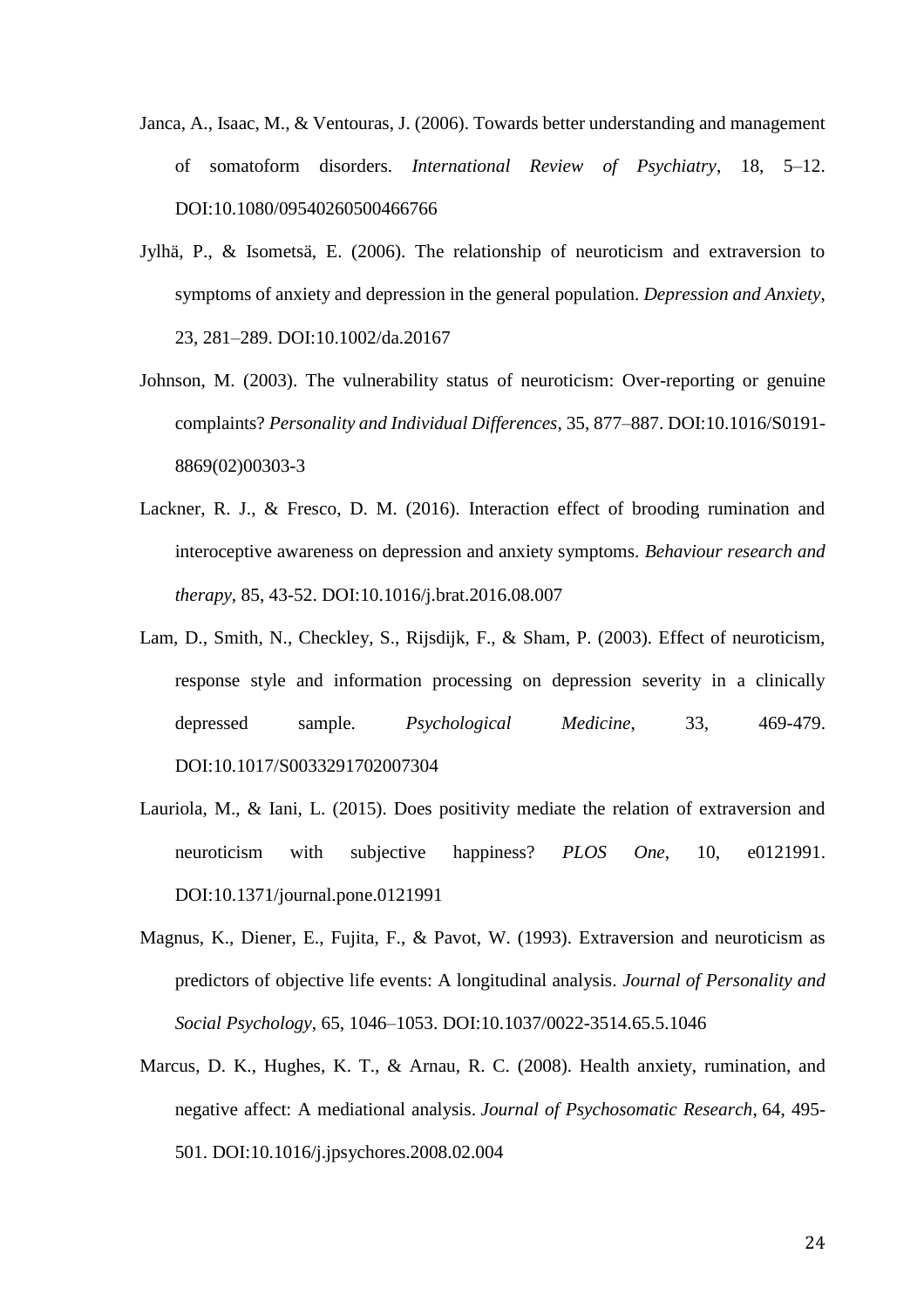- McLaughlin, K. A., & Nolen-Hoeksema, S. (2011). Rumination as a transdiagnostic factor in depression and anxiety. *Behaviour Research and Therapy*, 49, 186–193. DOI:10.1016/j.brat.2010.12.006
- Meyer, T., Miller, M., Metzger, R., & Borkovec, T. (1990). Development and validation of the Penn State Worry Questionnaire. *Behaviour Research and Therapy*, 28, 487–495. DOI:10.1016/0005-7967(90)90135-6
- Miers, A. C., Rieffe, C., Terwogt, M. M., Cowan, R., & Linden, W. (2007). The relation between anger coping strategies, anger mood and somatic complaints in children and adolescents. *Journal of Abnormal Child Psychology*, 35, 653-664. DOI:10.1007/s10802-007-9120-9
- Muris, P., Roelofs, J., Meesters, C., & Boomsma, P. (2004). Rumination and worry in nonclinical adolescents. *Cognitive Therapy and Research*, 28, 539–554. DOI:10.1023/B:COTR.0000045563.66060.3e
- Muris, P., Roelofs, J., Rassin, E., Franken, I., & Mayer, B. (2005). Mediating effects of rumination and worry on the links between neuroticism, anxiety and depression. *Personality and Individual Differences*, 39, 1105–1111. DOI:10.1016/j.paid.2005.04.005
- Neeleman, J., Bijl, R., & Ormel, J. (2004). Neuroticism, a central link between somatic and psychiatric morbidity: Path analysis of prospective data. *Psychological Medicine*, 34, 521–531. DOI:10.1017/S0033291703001193
- Neeleman, J., Sytem, S., & Wadsworth, M. (2002). Propensity to psychiatric and somatic illhealth: Evidence from a birth cohort. *Psychological Medicine*, 32, 793– 803.DOI:10.1017/S0033291702005901
- Nigg, J. T., Nikolas, M., Miller, T., Burt, S. A., Klump, K. L., & von Eye, A. (2009). Factor structure of the Children's Perception of Interparental Conflict Scale for studies of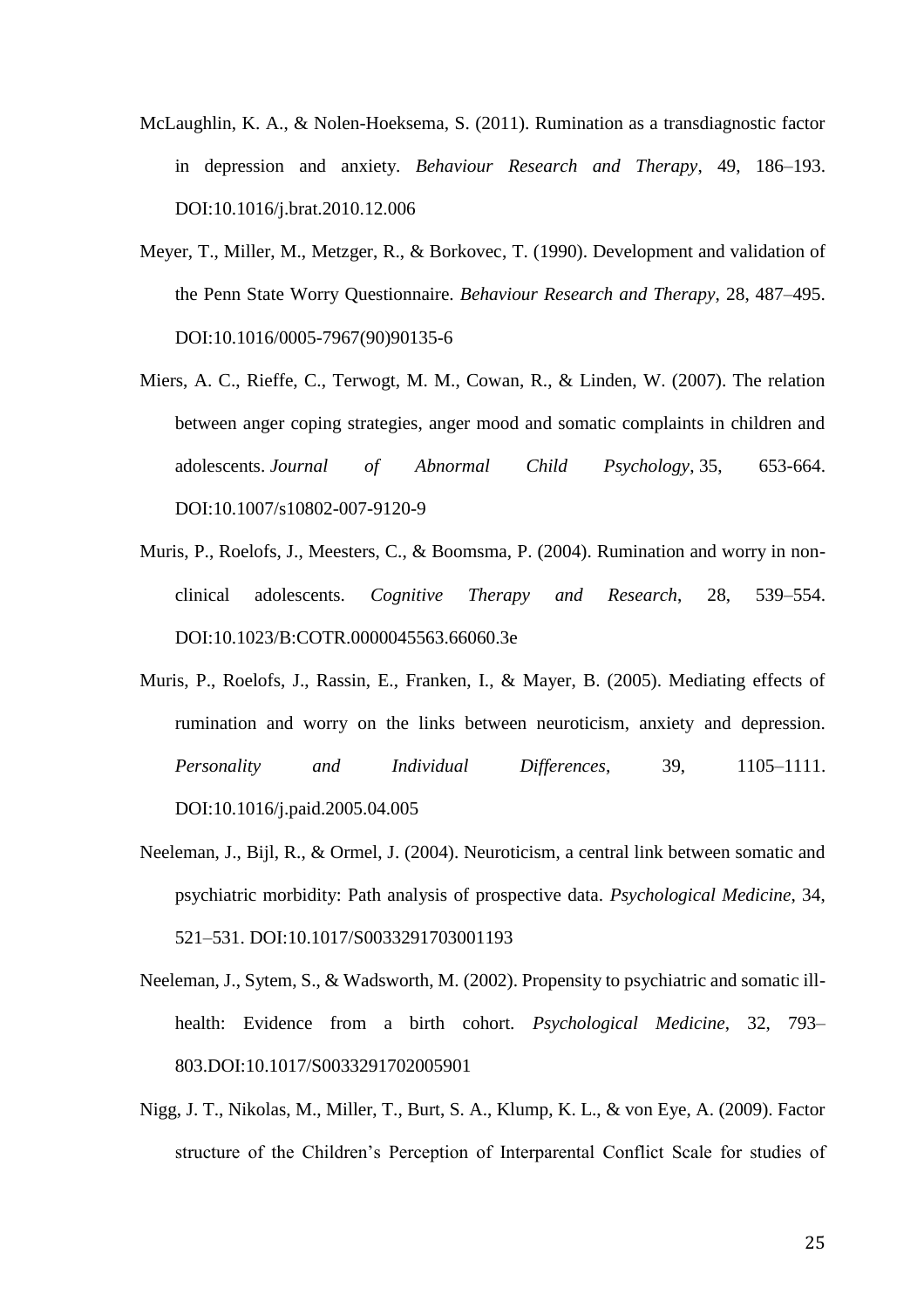youths with externalizing behavior problems. *Psychological Assessment*, 21, 450–456. DOI:10.1037/a0016564

- Nolen-Hoeksema, S. (1991). Responses to depression and their effects on the duration of depressive episodes. *Journal of Abnormal Psychology*, 100, 569–582. DOI:10.1037/0021-843X.100.4.569
- Nolen-Hoeksema, S. (1998). Ruminative coping with depression. In J. Heckhausen & C. S. Dweck (Eds.), *Motivation and self-regulation across the life span* (pp. 237–256). New York, NY: Cambridge University Press.
- Nolen-Hoeksema, S. (2000). The role of rumination in depressive disorders and mixed anxiety/depressive symptoms. *Journal of Abnormal Psychology*, 109, 504–511. DOI:10.1037/0021-843X.109.3.504
- Ozer, D., & Benet-Martínez, V. (2006). Personality and the Prediction of Consequential Outcomes. *Annual Review of Psychology*, 57, 401–421. DOI:10.1146/annurev.psych.57.102904.190127
- Pennebaker, J. (1982). *The psychology of physical symptoms*. New York, NY: Springer-Verlag. DOI:10.1007/978-1-4613-8196-9
- Rosmalen, J., Neeleman, J., Gans, R., & de Jonge, P. (2007). The association between neuroticism and self-reported common somatic symptoms in a population cohort. *Journal of Psychosomatic Research*, 62, 305–311. DOI:10.1016/j.jpsychores.2006.10.014
- Ryckman, N. A., & Lambert, A. J. (2015). Unsuccessful suppression is associated with increased neuroticism, intrusive thoughts, and rumination. *Personality and Individual Differences*, 73, 88–91. DOI:10.1016/j.paid.2014.09.029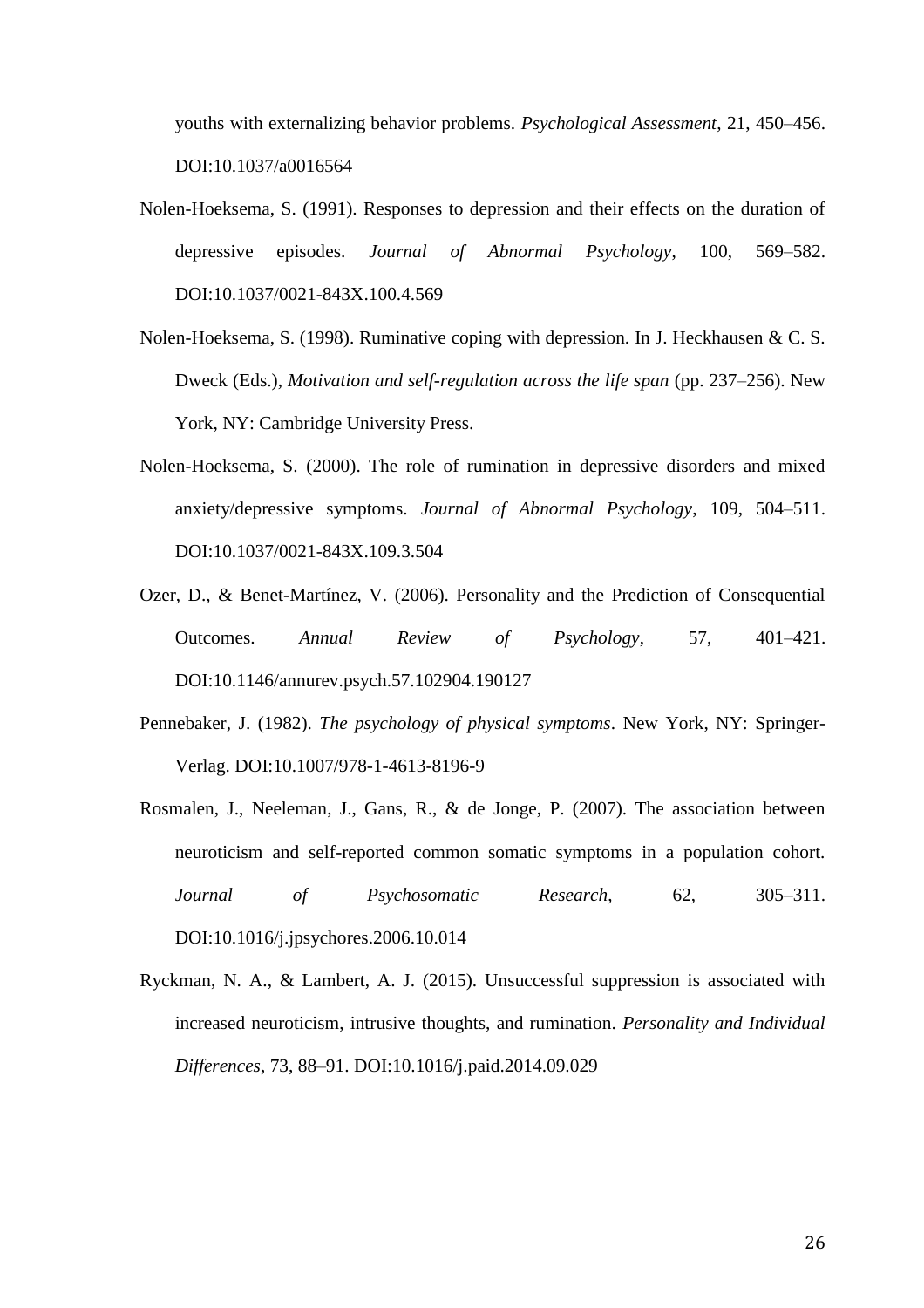- Scheuren, R., Sütterlin, S., & Anton, F. (2014). Rumination and interoceptive accuracy predict the occurrence of the thermal grill illusion of pain. *BMC psychology*, 2, 22. DOI:10.1186/2050-7283-2-22
- Segerstrom, S., Tsao, J., Alden, L., & Craske, M. (2000). Worry and rumination: Repetitive thought as a concomitant and predictor of negative mood. *Cognitive Therapy and Research*, 24, 678–688. DOI:10.1023/A:1005587311498
- Steimer, T. (2002). The biology of fear-and anxiety-related behaviors. *Dialogues in Clinical Neuroscience*, 4, 231–249.
- Suls, J., & Martin, R. (2005). The Daily Life of the Garden-Variety Neurotic: Reactivity, Stressor Exposure, Mood Spillover, and Maladaptive Coping. *Journal of Personality*, 73, 1485–1510. DOI:10.1111/j.1467-6494.2005.00356.x
- Thompson, B., & Melancon, J. G. (1996). *Using Item" Testlets"/" Parcels" in Confirmatory Factor Analysis: An Example Using the PPSDQ-78.* (ERIC Document No. ED 404 349)
- Thomsen, D. K., Mehlsen, M. Y., Olesen, F., Hokland, M., Viidik, A., Avlund, K., & Zachariae, R. (2004). Is there an association between rumination and self-reported physical health? A one-year follow-up in a young and an elderly sample. *Journal of Behavioral Medicine*, 27, 215–231. DOI:10.1023/B:JOBM.0000028496.41492.34
- Tiwari, S., Verma, P. C., Singh, P. K., & Tuli, R. (2009). Plants as bioreactors for the production of vaccine antigens. *Biotechnology Advances*, 27, 449–467. DOI:10.1016/j.biotechadv.2009.03.006
- Treynor, W., Gonzales, R., & Nolen-Hoeksema S. (2003). Rumination reconsidered: A psychometric analysis. *Cognitive Therapy and Research*, 27, 247–259. DOI:10.1023/A:1023910315561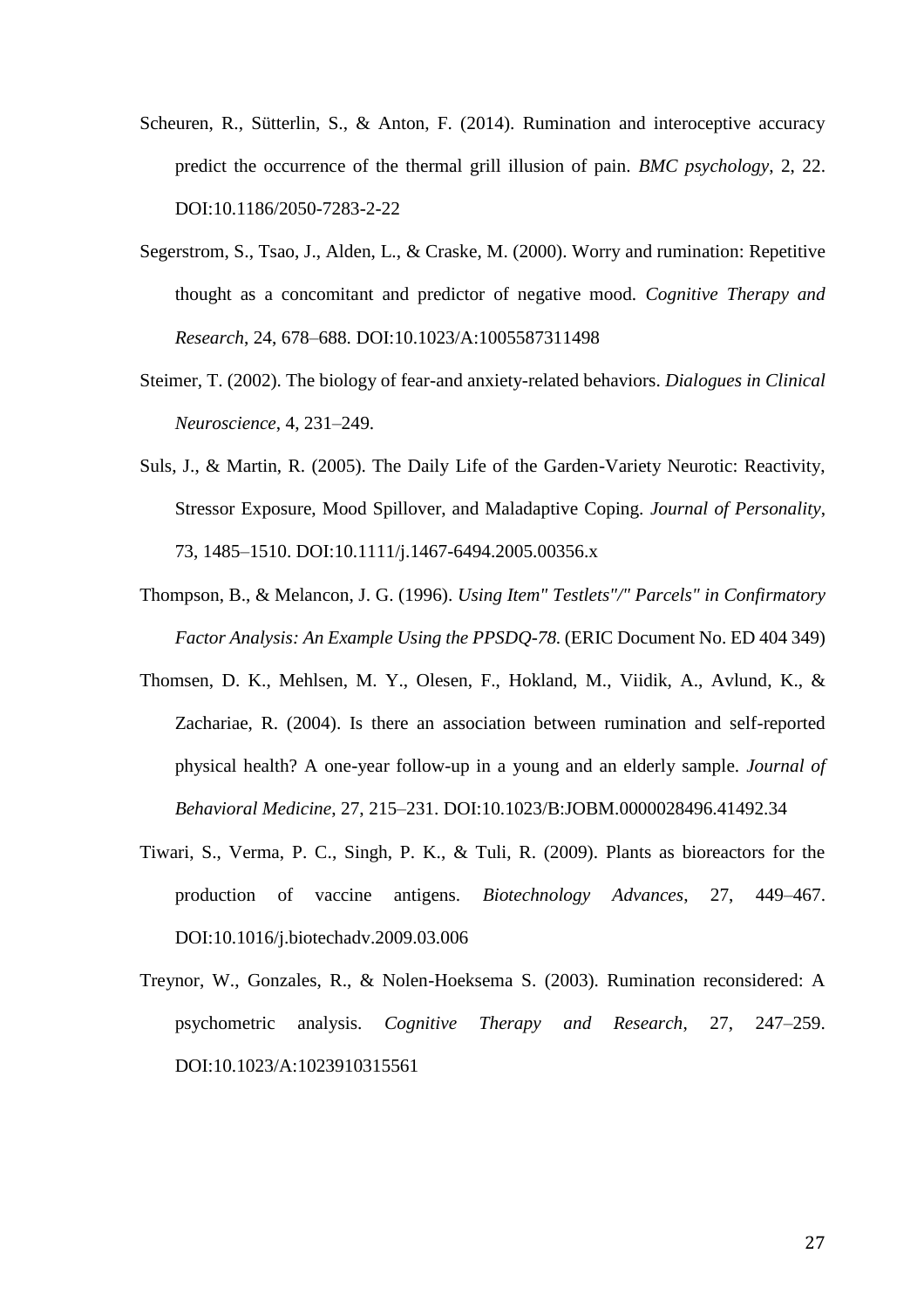- Tylee, A., & Gandhi, P. (2005). The importance of somatic symptoms in depression in primary care. *Primary care companion to the Journal of Clinical Psychiatry*, 7, 167– 176. DOI:10.4088/PCC.v07n0405
- Villemure, C., & Bushnell, C. M. (2002). Cognitive modulation of pain: How do attention and emotion influence pain processing? *Pain*, 95, 195–199. DOI:10.1016/S0304- 3959(02)00007-6
- Watkins, E. (2008). Constructive and unconstructive repetitive thought. *Psychological Bulletin*, 134, 163–206. DOI:10.1037/0033-2909.134.2.163
- Watkins, E., & Moulds, M. L. (2007). Reduced concreteness of rumination in depression: A pilot study. *Personality and Individual Differences*, 43, 1386-1395. DOI:10.1016/j.paid.2007.04.007
- Watkins, E., Scott, J., Wingrove, J., Rimes, K., Bathurst, N., Steiner, H., Kennell–Webb, S., Moulds, M., & Malliaris, Y. (2007). Rumination-focused cognitive behaviour therapy for residual depression: A case series. *Behaviour Research and Therapy*, 45, 2144-2154. DOI:10.1016/j.brat.2006.09.018
- Watson, D., & Pennebaker, J. (1989). Health complaints, stress, and distress: Exploring the central role of negative affectivity. *Psychological Review*, 96, 234–254. DOI:10.1037/0033-295X.96.2.234
- Williams, P. G., O'Brien, C. D., & Colder, C. R. (2004). The effects of neuroticism and extraversion on self-assessed health and health-relevant cognition. *Personality and Individual Differences*, 37, 83–94. DOI:10.1016/j.paid.2003.08.001
- Yang, M., Kim, B., Lee, E., Lee, D., Yu, B., Jeon, H., & Kim, J. (2014). Diagnostic utility of worry and rumination: A comparison between generalized anxiety disorder and major depressive disorder. *Psychiatry and Clinical Neurosciences*, 68, 712–720. DOI:10.1111/pcn.12193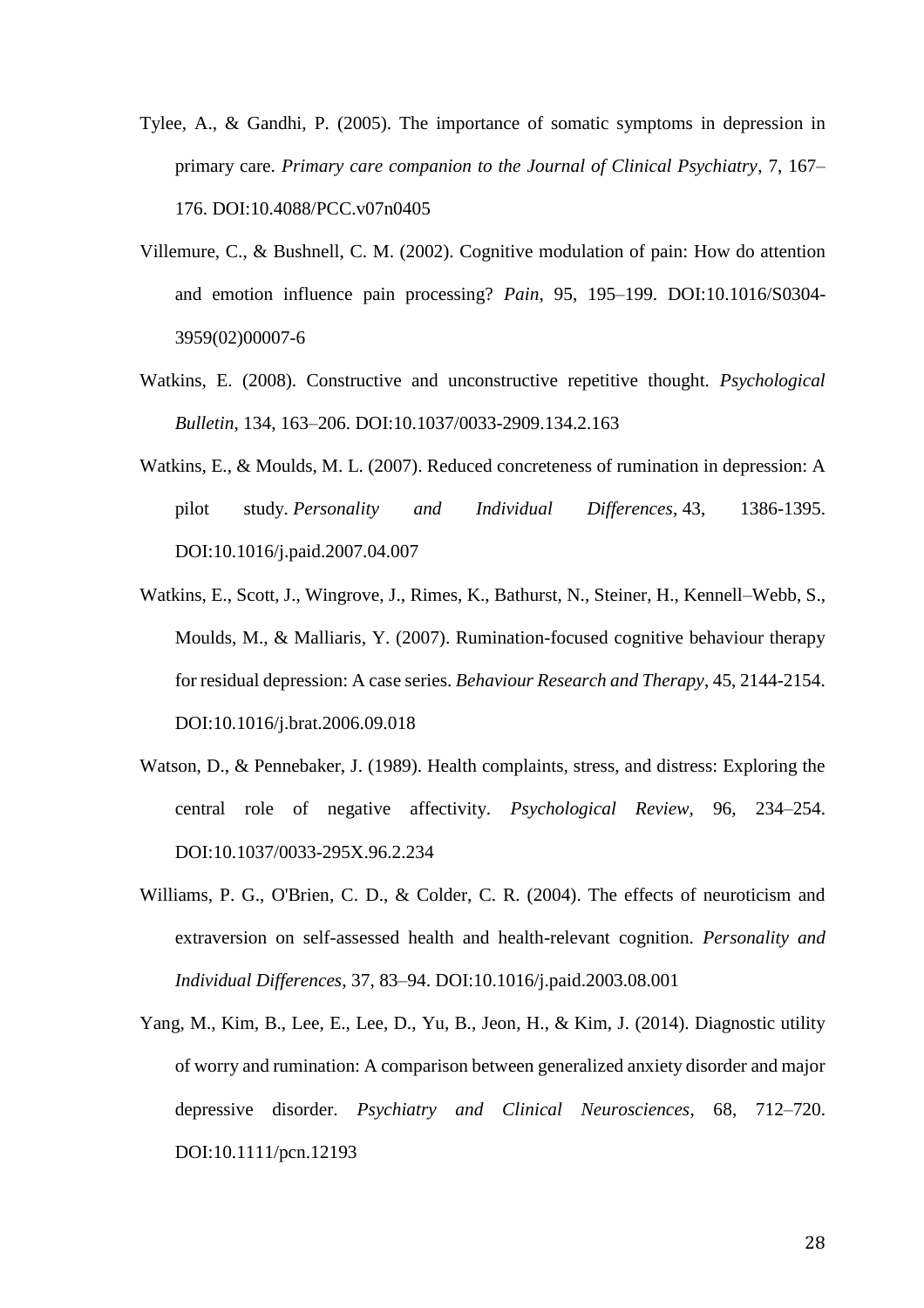- Zhao, X., Lynch, J. G., & Chen, Q. (2010). Reconsidering Baron and Kenny: Myths and truths about mediation analysis. *Journal of Consumer Research*, 37, 197–206. DOI:10.1086/651257
- Zhong, J., Wang, C., Li, J., & Liu, J. (2009). Penn State Worry Questionnaire: Structure and psychometric properties of the Chinese version. *Journal of Zhejiang University Science B*, 10, 211–218. DOI:10.1631/jzus.B0820189
- Zoccola, P. M. (2010). *Prolonging the physiological stress response: The role of rumination and recall*. University of California, Irvine.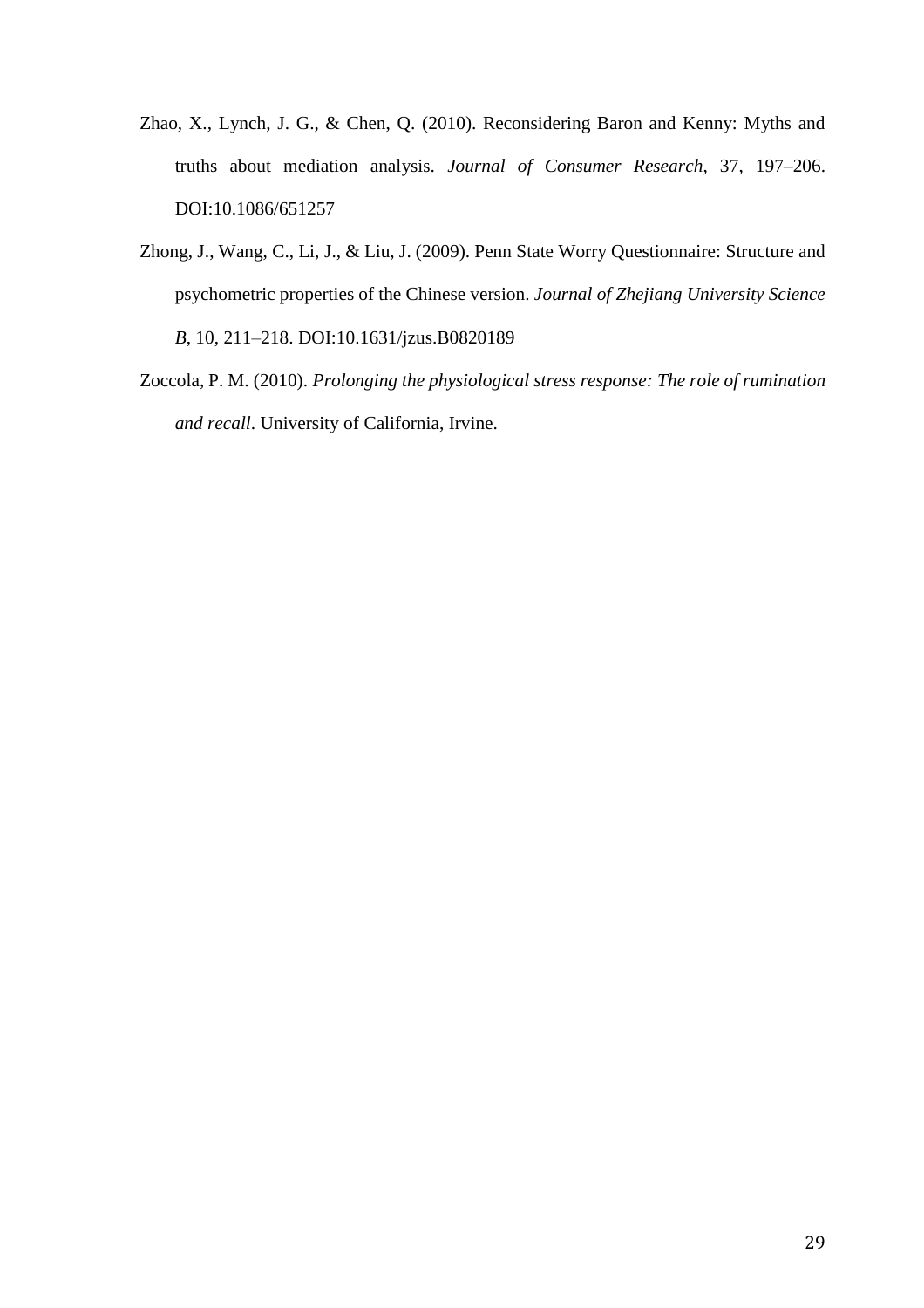| Variable                   | M     | SD.     |         | 3       |         |
|----------------------------|-------|---------|---------|---------|---------|
| 1. Neuroticism             | 5.22  | 3.22    | $.63**$ | $.62**$ | $.30**$ |
| 2. Worry                   | 45.14 | - 13.36 |         | $.53**$ | $.30**$ |
| 3. Rumination              | 34.16 | 11.09   |         |         | $.38**$ |
| 4. Somatic Complaints 7.90 |       | 7.27    |         |         |         |
|                            |       |         |         |         |         |

**Table 1** Means, standard deviations and correlations among all study variables

*Note.* \*\**p* < .001



Figure 1. Model 1: Mediational effects of rumination and worry on the relationship between neuroticism and somatic complaints *Note.* Latent variables are represented by ellipses; observed variables are represented by rectangles; error of measurement is indicated by 'e'; \* *p* < .05, \*\* *p* < .001